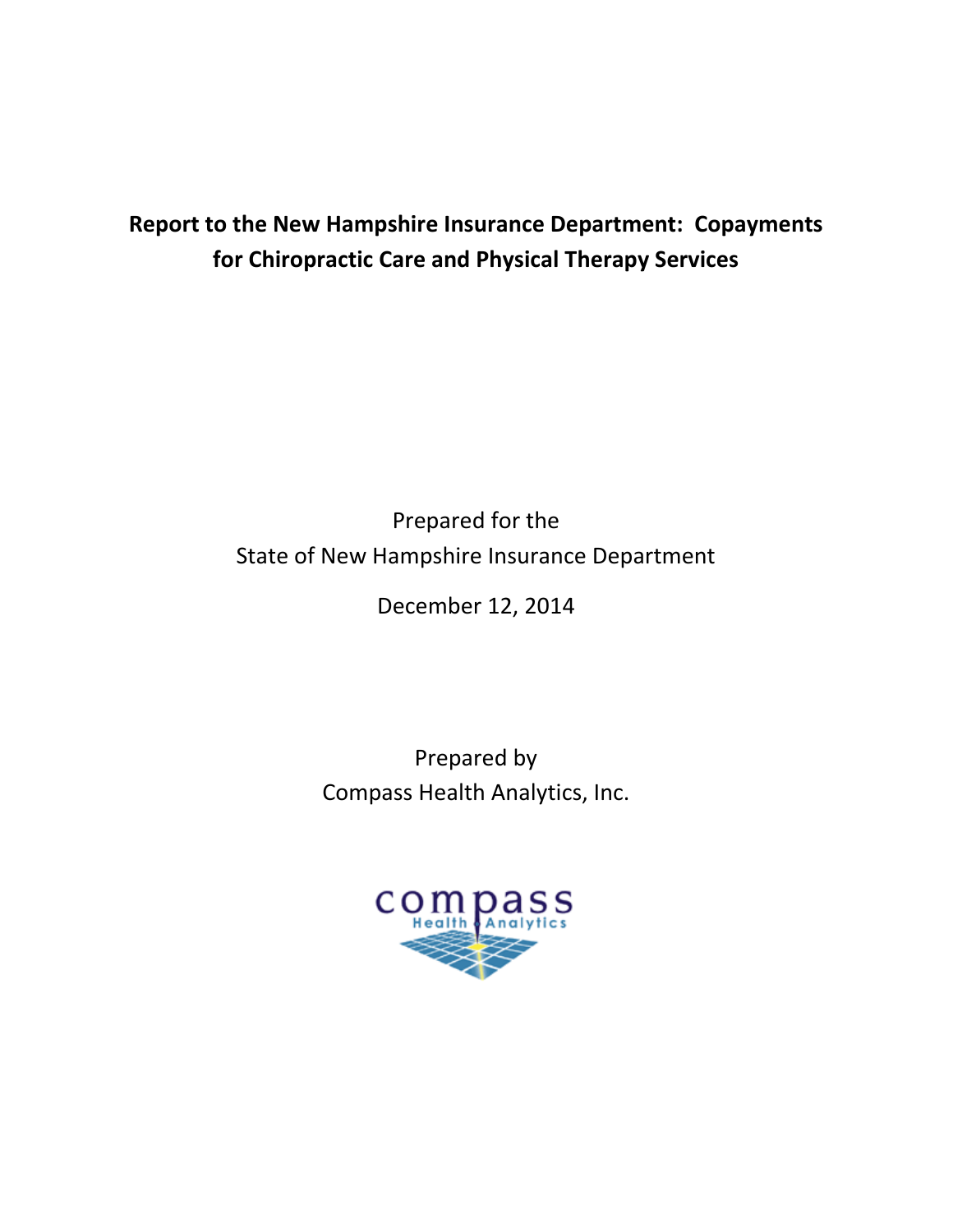# Report to the New Hampshire Insurance Department: Copayments for Chiropractic Care and Physical Therapy Services

# **Table of Contents**

| Relationship Between Copayment Level and Use of Chiropractic and PT Services 2               |
|----------------------------------------------------------------------------------------------|
|                                                                                              |
| Assessment of the Relationship Between Use of Chiropractic or PT Services and Selected       |
|                                                                                              |
|                                                                                              |
| Relationship Between Copayment Level and Use of Chiropractic and Physical Therapy Services 8 |
| Relationship Between Use of Chiropractic and Physical Therapy Services and Overall Cost 10   |
|                                                                                              |
|                                                                                              |
|                                                                                              |
|                                                                                              |
|                                                                                              |
|                                                                                              |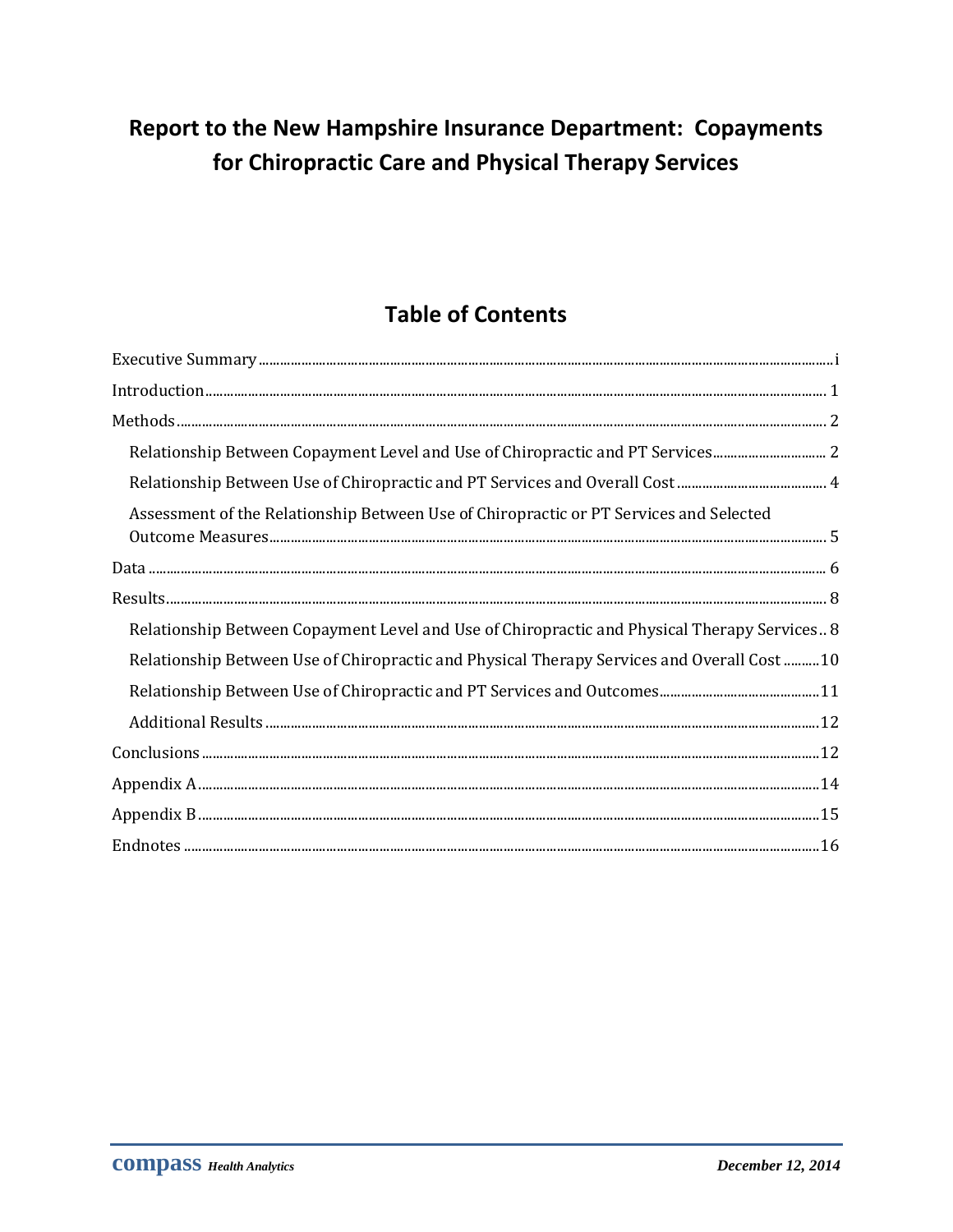This report was prepared by Devin Anderson and James P. Highland, PhD.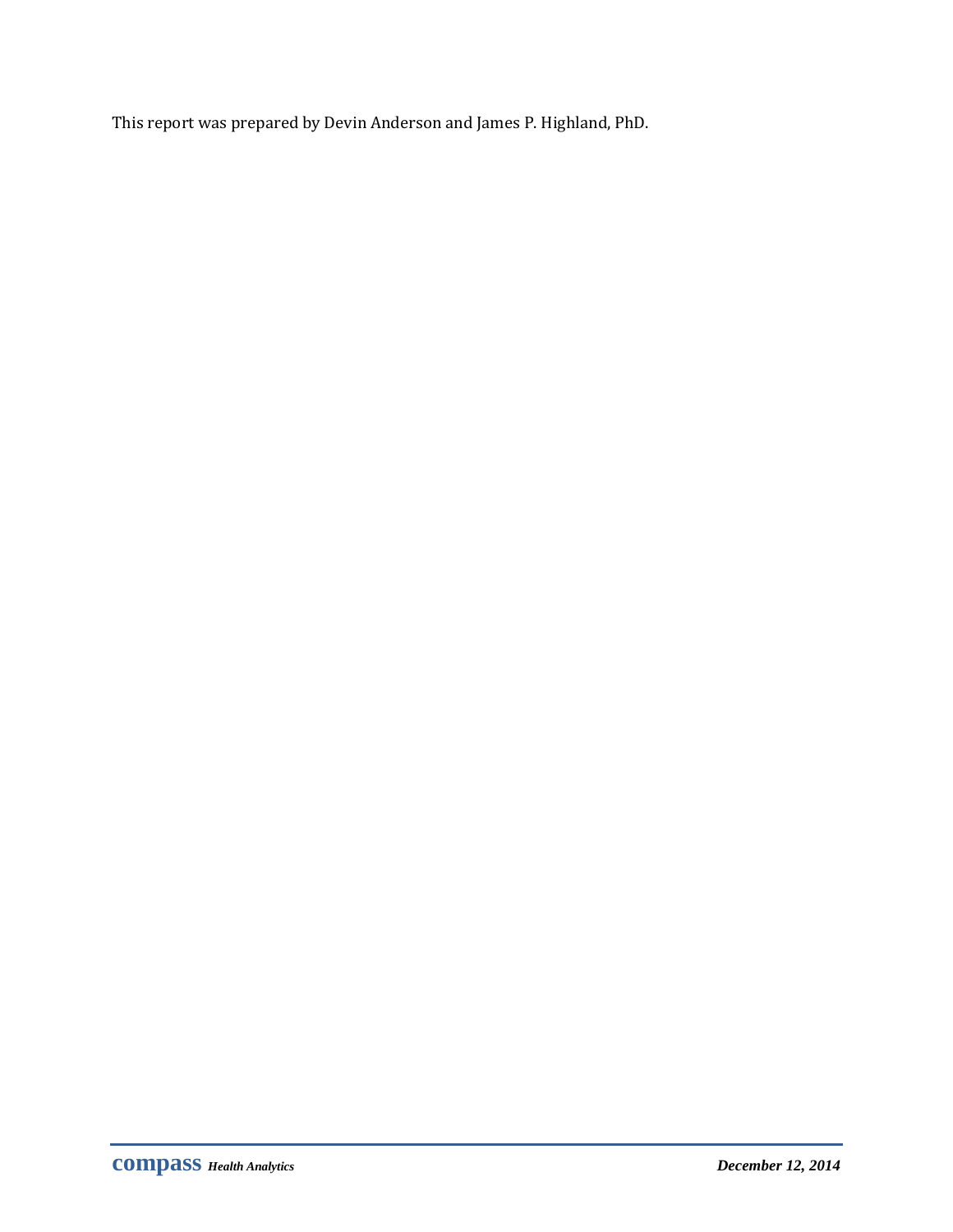# **Report to the New Hampshire Insurance Department: Copayments for Chiropractic Care and Physical Therapy Services**

## <span id="page-3-0"></span>**Executive Summary**

The state of New Hampshire has proposed legislation that increases patients' access to chiropractic care and physical therapy services by lowering patient out-of-pocket costs. The purpose of this study is to better understand the impact of this legislation, specifically how the member cost sharing changes are likely to affect both cost and utilization for these services as well as their impact on overall cost. Using the NH CHIS dataset, Compass used empirical methods to assign copayment levels to roughly 300,000 commercial patients in calendar year 2013 and then performed several analyses to determine the relationship between copayment level and use of chiropractic and physical therapy services.

Consistent with the results found in the landmark RAND Health Insurance Experiment (RAND HIE), Compass found that for both chiropractic and physical therapy services lower copayment levels were associated with higher spending on those services.

The relationship between copayment level and overall combined medical and pharmacy cost for patients who used chiropractic or physical therapy services is more complex. For patients who used chiropractic services, increased use of chiropractic services corresponded to a statistically significant increase in overall cost. However, there was also a smaller but statistically significant relationship between increased chiropractic costs and lower non-chiropractic costs. As has been demonstrated for specific conditions in the literature<sup>1</sup>, this finding suggests that there is a partial substitution effect between chiropractic services and other medical services, although not enough to offset the system-wide cost of chiropractic care.

For patients who used physical therapy services, there was a statistically significant increase in both non-physical therapy cost and overall medical cost associated with increased use of physical therapy services. However, it is very likely that the risk adjustment used in the model did not adequately adjust for the underlying health status of the population that used physical therapy services.

Finally, Compass examined the relationship between chiropractic and physical therapy services and several outcome measures related to opioid use. Again, consistent with past studies, <sup>2</sup> Compass found that any use of and the amount of use of chiropractic care was associated with lower use of opioids. Compass also found that any use of and the amount of use of physical therapy services was associated with higher opioid use. However, data related to the severity of the conditions requiring pain management were not available. As a result, the relationship between physical therapy services and opioid use outcomes could be the result of failing to properly control for the morbidity in the underlying population. This portion of the analysis does not establish causation between use of physical therapy services and opioid use.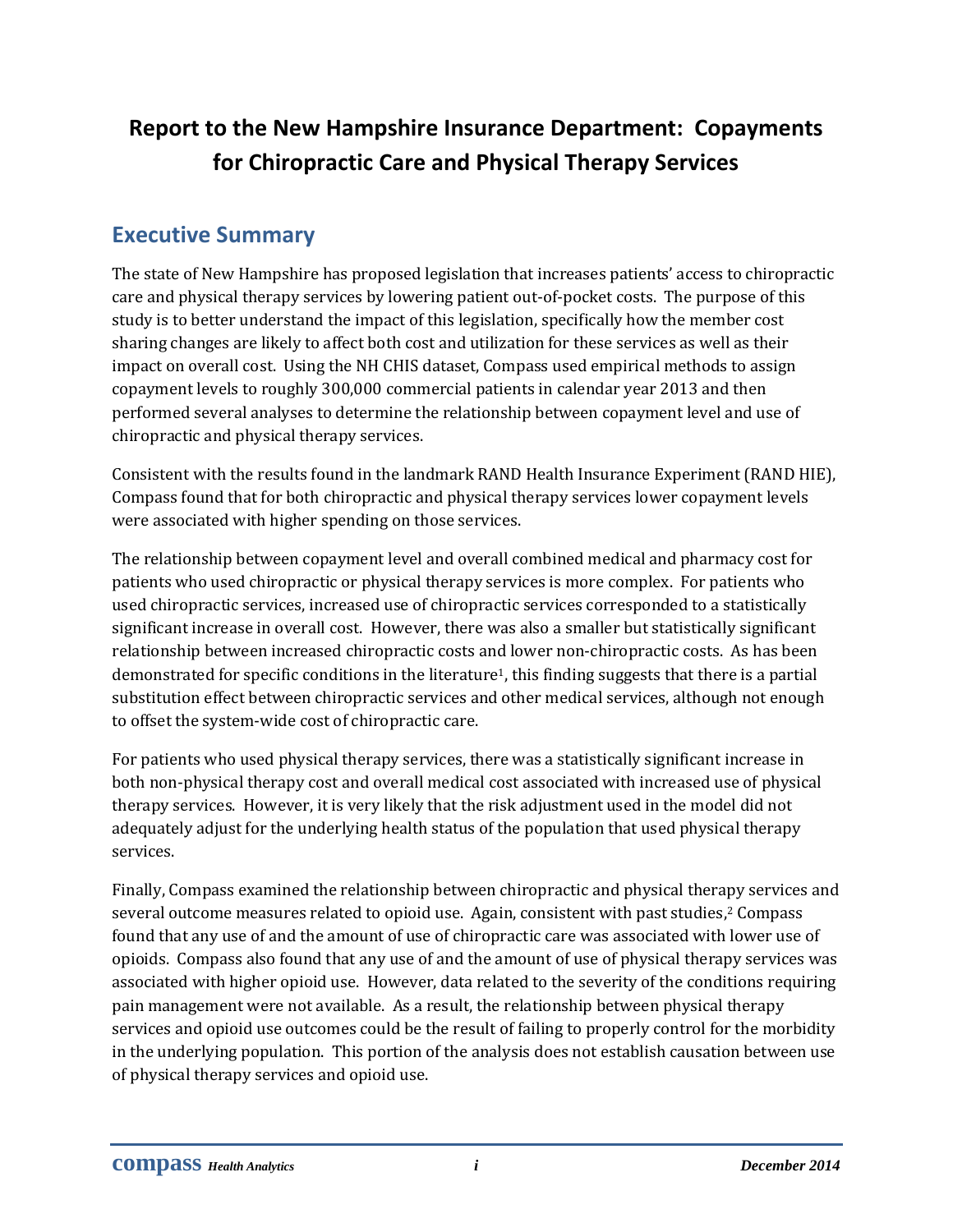The results of the study as a whole indicate that copayment level and use of chiropractic and physical therapy services are related, and that, although the results of the study could be limited by selection bias, it is likely that lowering copayment levels will lead to increased use of these services, which will likely lead to higher overall costs that are not completely offset by reductions in costs for other services.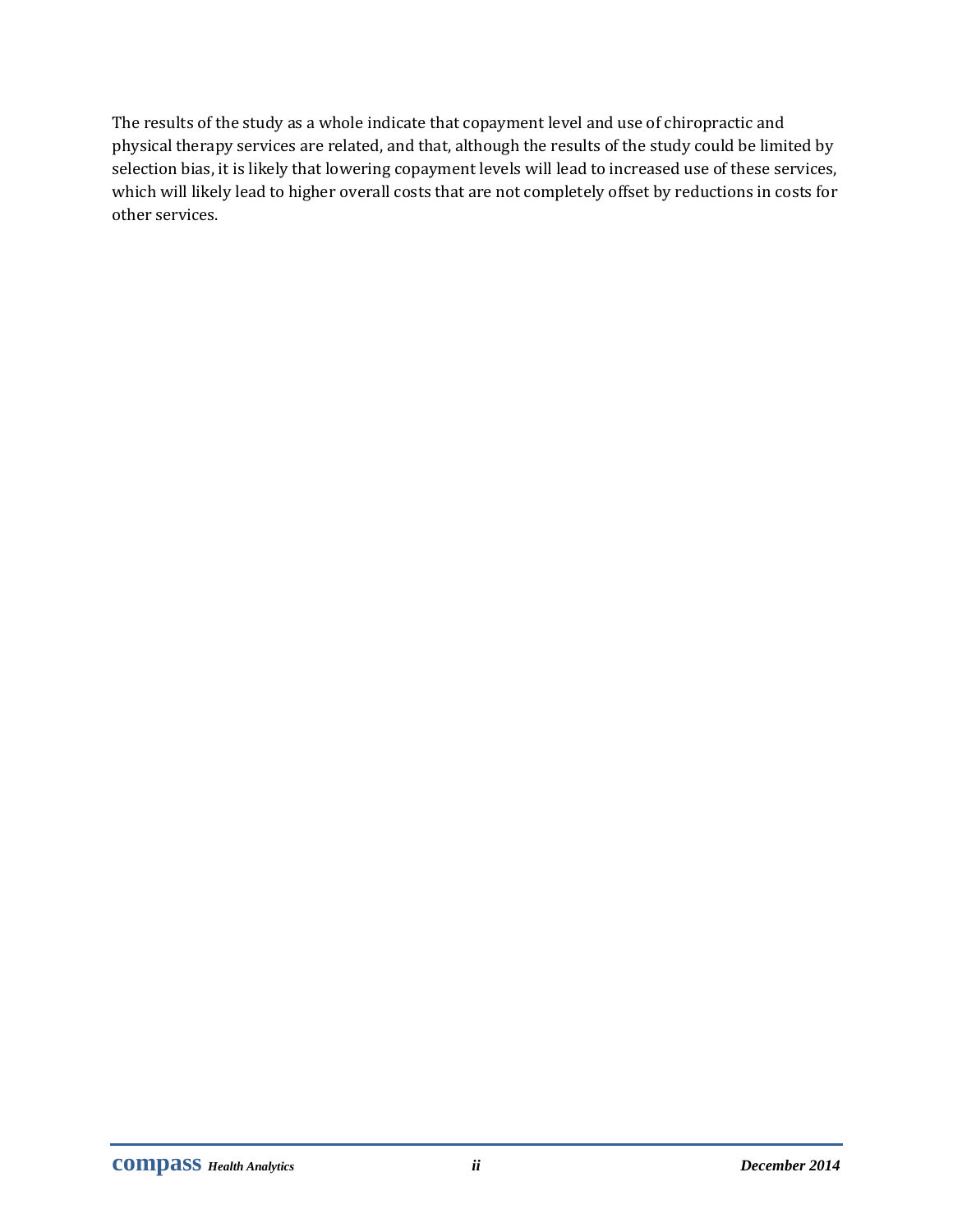# <span id="page-5-0"></span>**Introduction**

New Hampshire House Bill 1281 requires the New Hampshire Insurance Department (the Department) to study the relationship of insurance copayments with use of chiropractic and physical therapy services:

"The commissioner shall compile available data and prepare reports concerning member cost sharing and the impact on utilization of services for physical therapy and chiropractic care. The first report shall…analyze all New Hampshire Insurance markets and identify differences in cost sharing and utilization of health services for the purpose of determining if there is a statistical association between the use of physical therapy and chiropractic care services and copayment amounts. The commissioner shall also seek to determine whether the overall costs of patients that utilize chiropractic care or physical therapists are less when the patient has lower copayment amounts for these services, and if any observed lower overall patient costs are caused by reductions in other health care services and better health care outcomes, not patient health status."

The Department retained Compass Health Analytics, Inc. to perform the requested study, and this document presents the results of that study.

Current estimates from the National Center for Health Statistics indicate that 8.5% of adults in the United States use chiropractic care in a 12 month period. <sup>3</sup> In addition, lower back pain is one of the most prevalent diagnoses in the United States, with an estimated 31 million Americans experiencing low-back pain at any given time.<sup>4</sup> There are substantial direct and indirect costs, such as worker absenteeism, associated with this condition that are expected to increase as the population ages.5,6 Studies have shown that chiropractic care and physical therapy can be effectively used to treat this prevalent condition.<sup>7</sup>

Past studies have shown that chiropractic care is sensitive to levels of cost sharing.<sup>8</sup> The results of the landmark federally-funded health insurance experiment conducted by the RAND Corporation (RAND HIE) indicated that both the likelihood of using any services and the amount of services used were higher at lower levels of cost sharing.9 The proposed legislation in New Hampshire states that cost sharing mechanisms such as copayments, coinsurance, and office visit deductibles for chiropractors and physical therapists cannot be greater than the copayments, coinsurance, and office visit deductibles for primary care physicians. This study uses data from the state of New Hampshire to evaluate the relationship between copayment level and use of chiropractic and physical therapy services.

Additionally, the proposed legislation seeks to understand the relationship between chiropractic and physical therapy copayment levels and the overall costs for patients who utilize those services. Studies of cost-effectiveness for various methods of treating conditions like low-back pain have reached conflicting results,<sup>10</sup> though there is evidence that for certain conditions treated by chiropractors, such as neck pain, there are no additional overall costs. <sup>11</sup> As required by HB 1281, this study assesses the much broader subject of the full spectrum of conditions treated by chiropractors and physical therapists in the state of New Hampshire and analyzes both medical and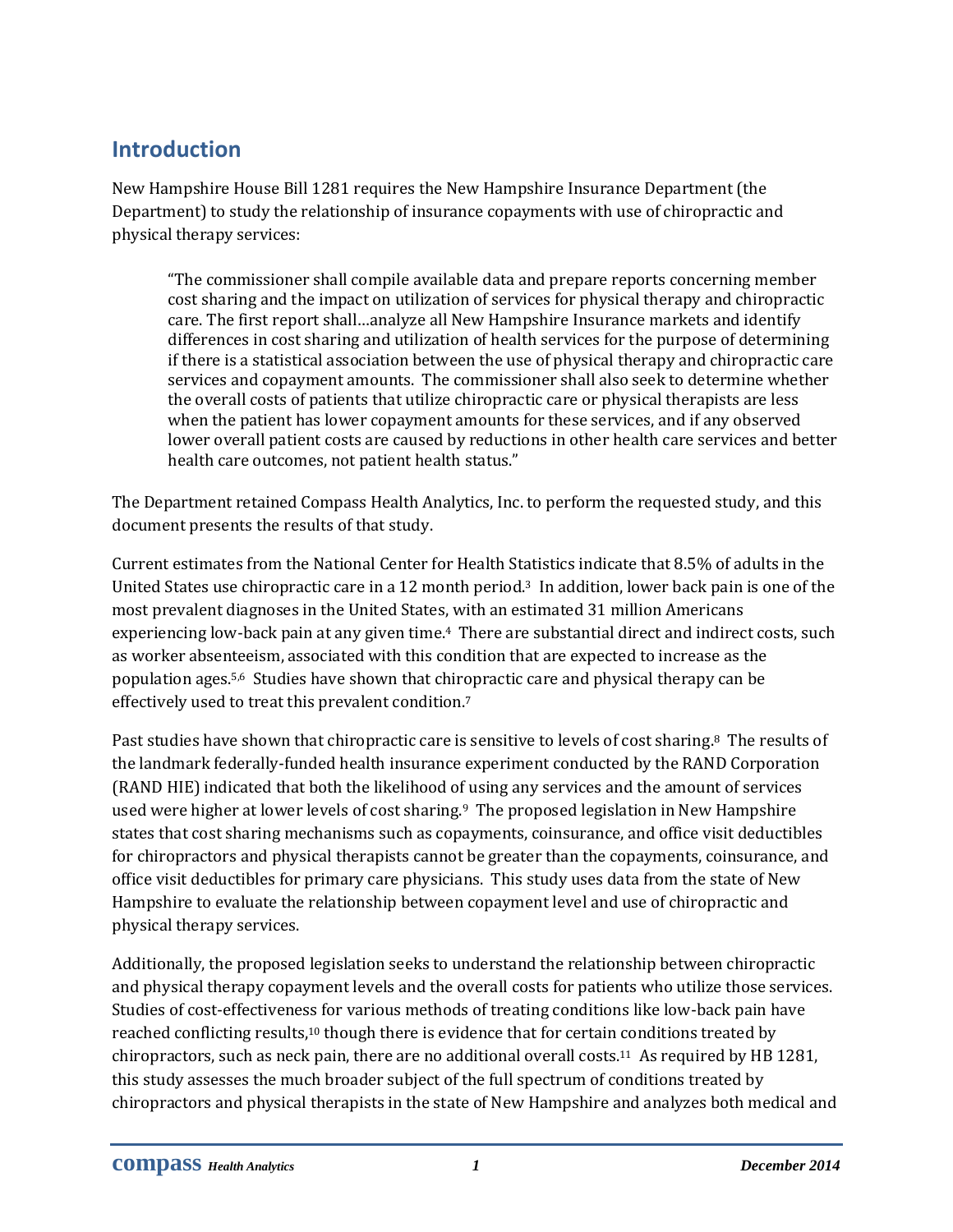pharmacy administrative claims data in an effort to understand the relationships between use of chiropractic or physical therapy services and overall patient cost.

# <span id="page-6-0"></span>**Methods**

There are three major sections of the study: (1) evaluation of the relationship between copayment level for chiropractic and physical therapy services and use of these services, (2) evaluation of the relationship between copayment level and overall cost in patients who utilize chiropractic or physical therapy services, and (3) assessment of the relationship between use of chiropractic or physical therapy services and selected outcome measures. Each is discussed in turn below.

## <span id="page-6-1"></span>**Relationship Between Copayment Level and Use of Chiropractic and PT Services**

To evaluate the relationship between copayment level and the use of chiropractic or physical therapy services, Compass used a two-part model similar to the methodology used in the evaluation of chiropractic services in the RAND HIE. The first part of the model uses a logistic regression to predict the likelihood of using any services, and the second part of the model evaluates the cost of services given any use of services.

Compass constructed a patient-level dataset containing copayment level and cost variables for chiropractic care, physical therapy services, and overall medical and pharmacy. All cost variables were based on allowed cost (i.e., the sum of plan paid, copayment, coinsurance, and deductible amounts). The dataset was based on data from calendar year 2013 and was limited to patients who had continuous medical eligibility and continuous enrollment in a single copayment level throughout the year. To adjust for differences in patient health risk and cost levels, Compass also used CMS's publicly available HCC software to assign hierarchical condition categories (HCCs) to each patient in the dataset. These values were assigned concurrently (i.e., using 2013 medical claims data). Compass dropped from the final dataset any HCCs that occurred less frequently than once per ten thousand patients. Compass created a continuous age variable defined as 2013 minus the year of birth. The dataset also contained a variable indicating whether the patient had continuous pharmacy eligibility. Compass used this field to limit the dataset when analyzing overall (medical and pharmacy) cost.

The two-part model and specifically the transformation from nominal dollars to the natural log of dollars in the second part of the model are two very common but not the only economic approaches for handling health care cost data, which tend to be highly skewed and have a large portion of observations with a value of zero. Compass also set up a second model that used the generalized linear model technique with a Gamma distribution and log link proposed by Manning and Mullahy. <sup>12</sup> In general, Compass prefers this approach for modeling cost data, and both approaches yielded equivalent results in terms of directionality and statistical significance. However, there were instances of extremely high chiropractic cost outliers that appeared to be handled more accurately through the log of cost models. Rather than report on a truncated subset of the data that excluded outliers, Compass used the log of cost models for this section of the analysis.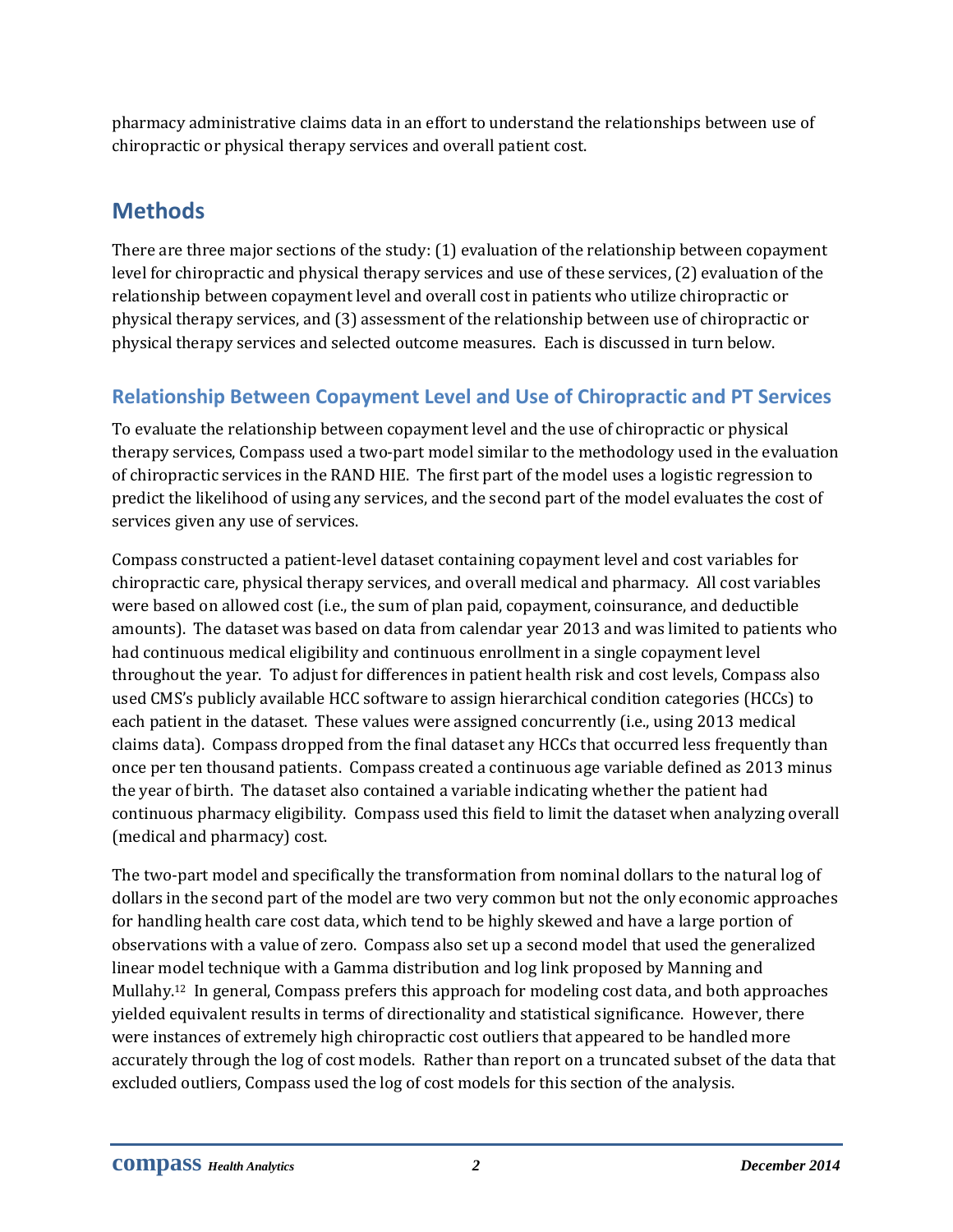The setup for the first part of the model was to use a logistic regression where the dependent variable was a binary variable indicating whether the patient used chiropractic or physical therapy services, and the independent variables were a categorical variable of copayment level, a binary gender variable (male), age, and the set of HCCs (set up as an array of binary variables indicating the presence of the condition), which served as a proxy for health status. Only HCCs that were statistically significant ( $p < 0.05$ ) were kept in the model. Compass used this general process three times, once for the combination of chiropractic and physical therapy services, once for chiropractic services only, and once for physical therapy services only. The set of HCCs that were significant varied among these models.

For the purposes of reporting the results of part one of the model, Compass calculated the average predicted value for each level of copayment in the model. This was done by using the predicted values of each observation generated by the model and applying the effect of each copayment once per level of copayment, effectively generating a predicted value for each level of copayment on every observation in the dataset. After transforming the results to percentages, Compass calculated the mean for each level of copayment. Compass also reported the odds ratios given by the model.

The setup for the second part of the model was to use ordinary least squares (OLS) regression where the dependent variable was the natural log of cost, where cost was defined as the sum of chiropractic and physical therapy costs, and the independent variables were a categorical variable of copayment level, a binary gender variable (male), age, and the set of HCCs, which served as a proxy for health status. This model was limited to cases where the patient had any chiropractic or physical therapy services, so there were no cases of cost equal to zero. Only HCCs that were statistically significant (p <0.05) were kept in the model. The final list of HCCs used in the second part of the two-part model did not have to be the same as the final list used in the first part. The other independent variables used were the same in both parts of the model. As in part one of the process, the second part of the model was estimated three times, once for both chiropractic and physical therapy services, once for chiropractic services, and once for physical therapy services, using the appropriate sample selection and cost criteria for each model run.

Because of concerns that the use of concurrent risk adjustment would "over-adjust" and wash out true variation, Compass ran an additional model without the HCC variables. The overall model fit was worse, but none of the estimates for the other independent variables materially changed.

In reporting results, Compass calculated Duan's smearing estimator as described by Manning and Mullah $v^{13}$  from the model residuals, then used that estimator to back-transform the results of the model from log dollars into the nominal dollar scale.

As additional confirmation, Compass also estimated a generalized linear model for the second part of the two-part model. The dataset and independent variables were the same, but the model used chiropractic and physical therapy cost in nominal dollars rather than the natural log of cost, and the model specified an underlying Gamma distribution with a log link. A modified Park test as described by Manning and Mullahy<sup>14</sup> confirmed that Gamma was the most appropriate distribution. As described above, this approach had directionally similar results but appeared to be less robust to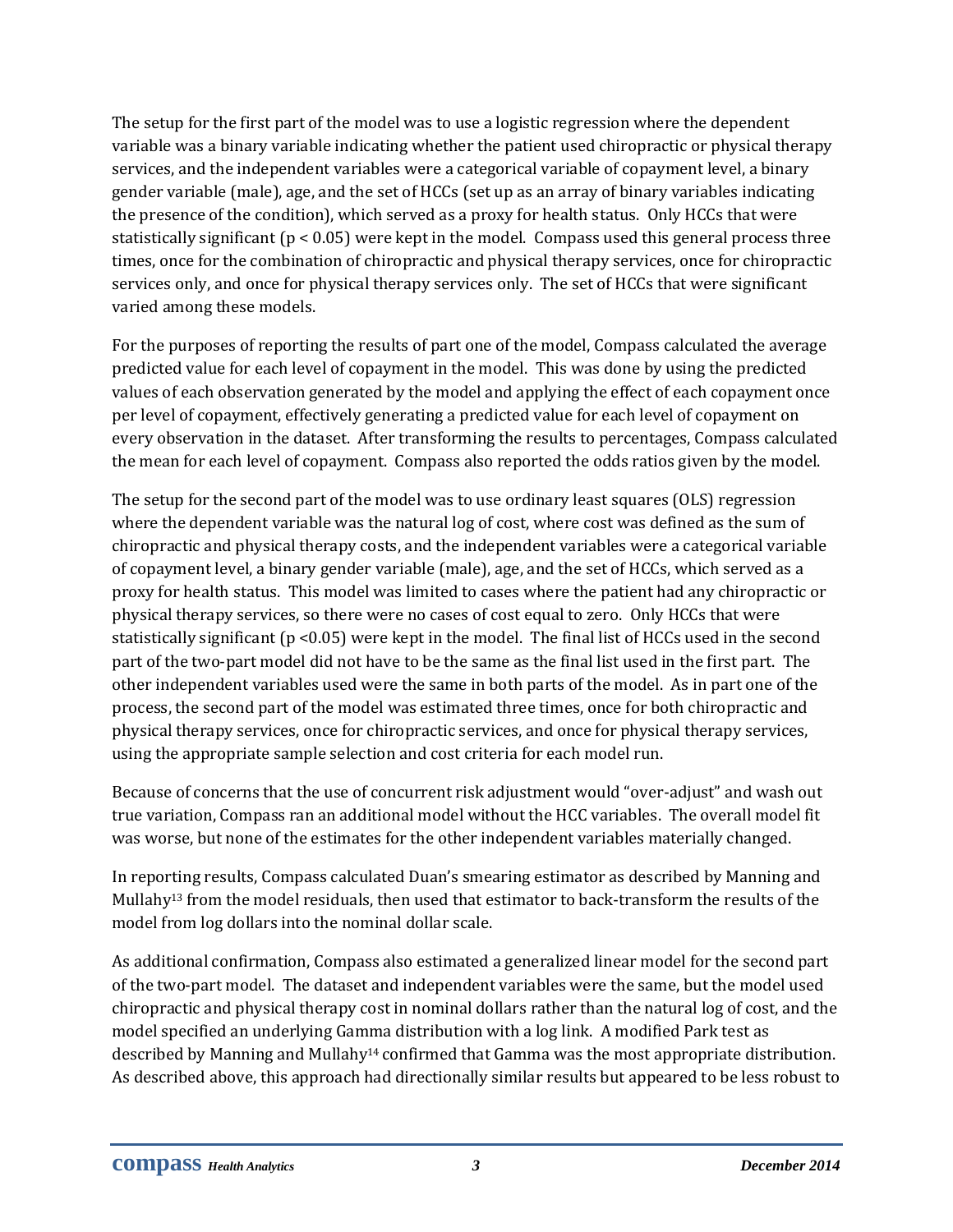the effect of the chiropractic cost outliers which caused the model to likely overstate the differences among copayment levels.

One additional approach that Compass explored was to attempt to directly measure the effect of changing copayment levels through longitudinal analysis. Compass created a similar patient-level dataset using data from calendar year 2012, then combined the 2012 and 2013 datasets and limited it to patients with continuous medical and pharmacy eligibility in both periods. This cut the sample size roughly in half. Unfortunately, the resulting sample of patients switching from low copayment to high copayment plans or vice versa was too small to produce reliable estimates.

### <span id="page-8-0"></span>**Relationship Between Use of Chiropractic and PT Services and Overall Cost**

Compass explored the possibility of directly measuring the relationship between chiropractic and physical therapy copayment level and overall costs in patients who utilize chiropractic or physical therapy services, but determined that direct model evaluation was infeasible due to the confounding factor of the general copayment level. From the RAND HIE it is likely that overall cost is affected by the general copayment level of the plan. Additionally, the chiropractic and physical therapy portion of the overall costs are affected by the copayment level for chiropractic and physical therapy services. Compass assigned both a general plan copayment level and a chiropractic and physical therapy specific copayment level and included both of these terms in early model attempts. However, this approach was discarded due to the presence of collinearity between the general copayment level and the chiropractic and physical therapy specific copayment level. The strong correlation between these two terms led to unreliable estimates when both were included in a regression model.

Instead Compass set up a model to evaluate the relationship between chiropractic and physical therapy costs and overall costs. The sample for this model was limited to patients who had chiropractic or physical therapy services. The model was a generalized linear model with a Gamma distribution and log-link and specified the overall cost (defined as the sum of medical and pharmacy costs) as the dependent variable. The independent variables were the general copayment level category, the sum of chiropractic and physical therapy cost, a binary gender variable (male), age, and the HCCs to adjust for patient health status. The first portion of this study established the relationship between chiropractic and physical therapy copayment level and use of chiropractic and physical therapy services. From the combination of the first portion of the study and this new model framework, the relationship between chiropractic and physical therapy copayment level and overall cost can be inferred. There is a correlation between the general copayment level and the amount of chiropractic and physical therapy services, but it is weaker than the correlation between the general copayment level and the chiropractic and physical therapy copayment level. Additionally, Compass ran models that alternately dropped general copayment level and chiropractic and physical therapy cost and found that the estimates on each of the terms remained stable, indicating that the collinearity was not strong enough to invalidate the estimated effects.

In addition to using overall cost, Compass ran a set of models using non-chiropractic, non-physical therapy costs (i.e., overall cost minus any chiropractic and physical therapy costs) as the dependent variable. These models used the same general setup as the models that used overall cost as the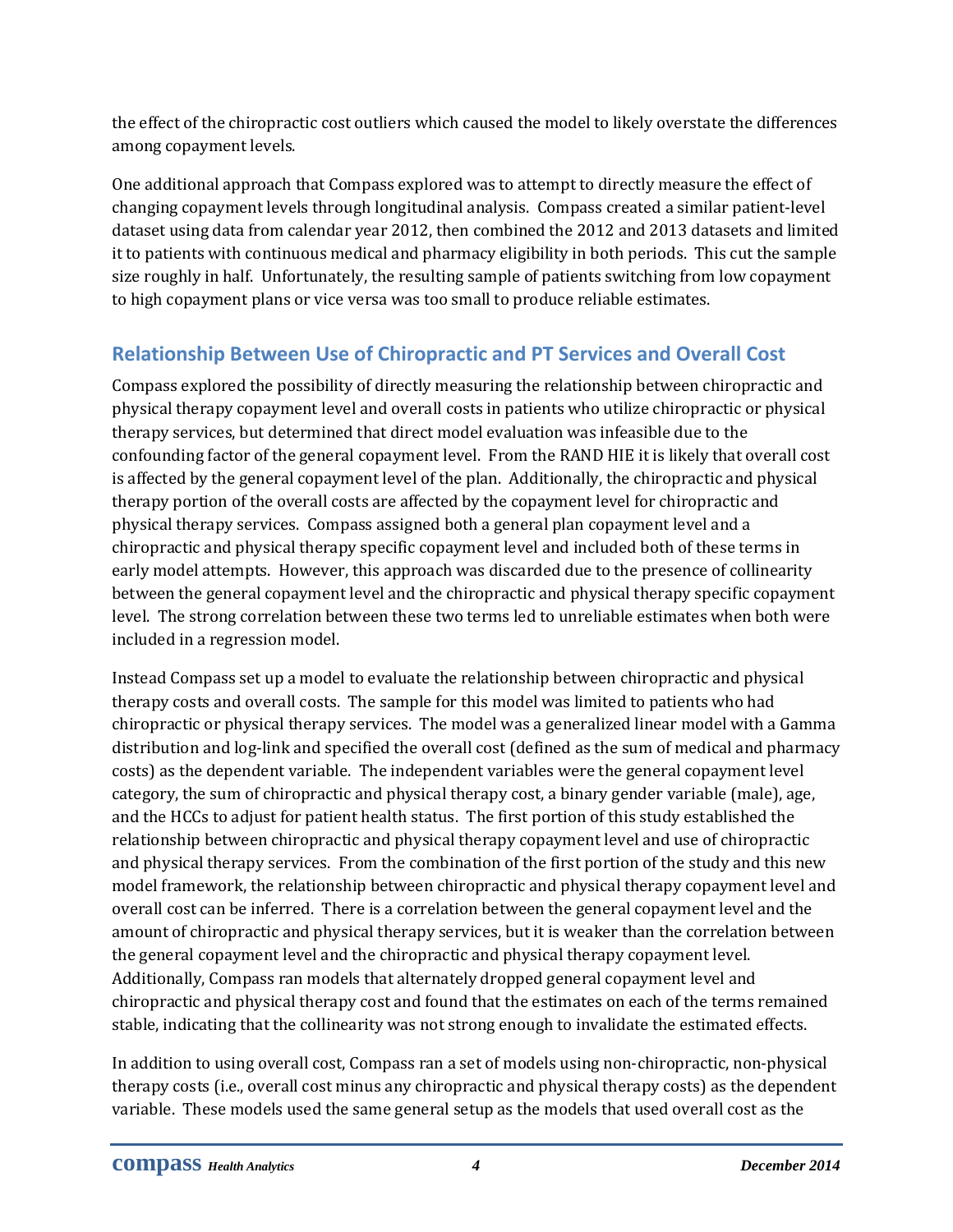dependent variable (i.e., generalized linear models with a Gamma distribution and log link and the same set of independent variables). This set of models was an attempt to detect any substitution effects of patients that utilize chiropractic or physical therapy services.

Compass ran both sets of models three times, once for chiropractic and physical therapy services, once for chiropractic services alone, and once for physical therapy services alone.

Similar to the methodology used in part two of the models analyzed in the first part of the study, Compass only kept HCCs that were statistically significant ( $p < 0.05$ ) in the final set of models. The sets of HCCs used when analyzing models that varied by dependent variable and sample selection criteria (i.e., chiropractic and physical therapy services, chiropractic services, and physical therapy services) were different.

Compass also ran a set of models on a subset of the population sample that excluded the bottom 1% and top 1% of overall patients by overall cost. This was an attempt to mitigate the effect of outliers on the model estimates. These models used the same modeling technique, dependent variables, and independent variables as the models that were run on the full population.

# <span id="page-9-0"></span>**Assessment of the Relationship Between Use of Chiropractic or PT Services and Selected Outcome Measures**

Part of the proposed legislation states the need for consultation with providers regarding the scope of and issues relevant to the study. In addition, the legislation recognizes that information regarding patient outcomes is needed in addition to the above information about cost. One of the provider recommendations for a patient outcome that can be assessed using administrative claims data rather than more detailed clinical data was the relationship between chiropractic and physical therapy care and opioid use.

Using opioid classifications that Compass had previously developed, Compass constructed several opioid use variables: a binary variable indicating any opioid use, a binary variable indicating a total days supply of opioids greater than or equal to 30 days, a binary variable indicating a total days supply of opioids greater than or equal to 90 days, and the total days supply of opioids. These measures were then added to the patient level dataset.

During the initial model testing, Compass determined that the relationship between chiropractic care and opioid use was different than the relationship between physical therapy services and opioid use. This finding aligned with published research regarding these relationships.15 Because of this, Compass included separate terms for chiropractic care and physical therapy services in all of the models evaluating opioid use.

In an attempt to control for underlying differences in patient health status, Compass used presence of a given HCC as a method for limiting the sample size. First, Compass produced descriptive statistics on the prevalence of the HCCs in the patient sample as well as portions of patients with those HCCs that used chiropractic, physical therapy, or opioid services. See Appendix A for details. Next Compass, evaluated HCCs that showed indications of having a reasonably large sample size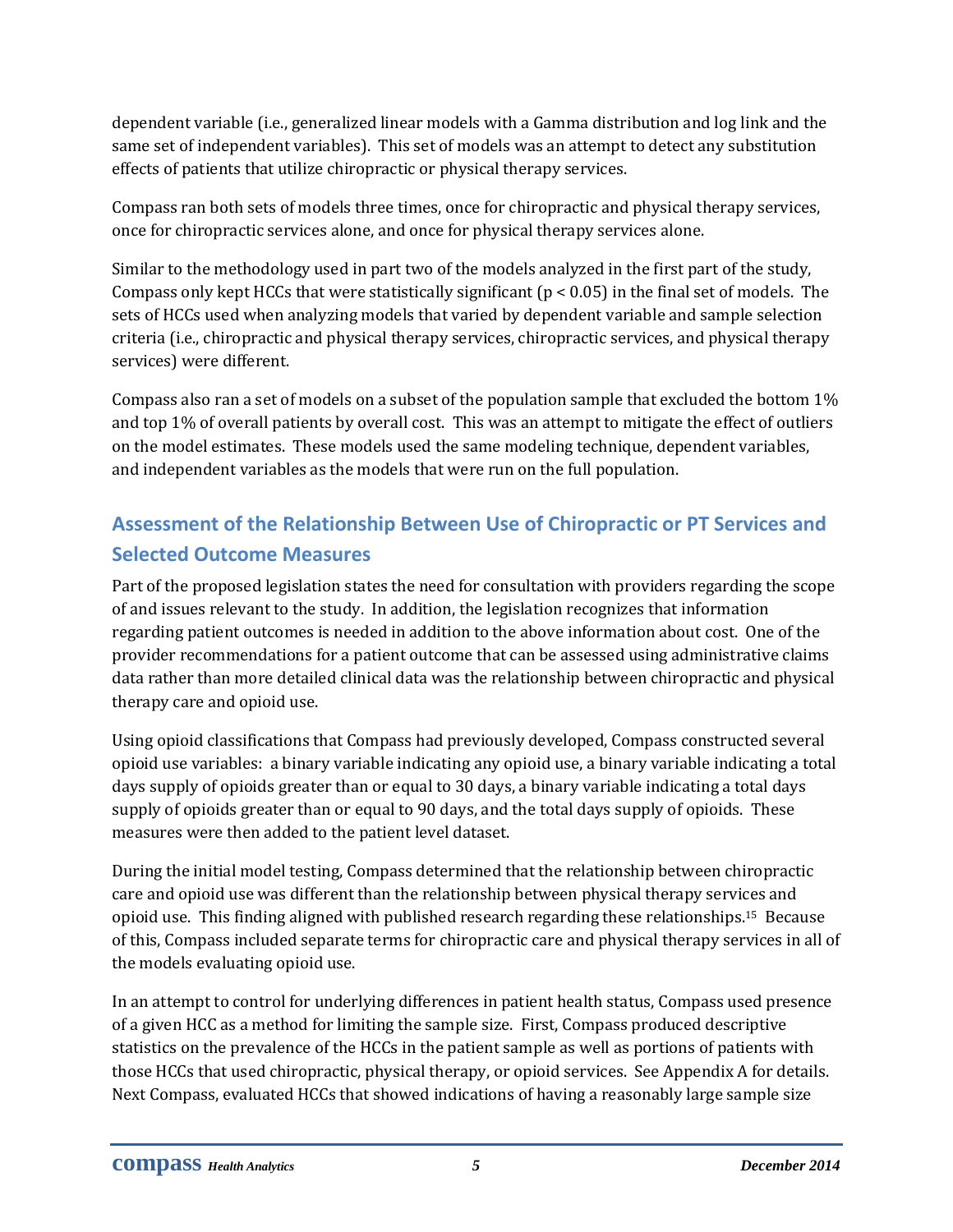and a comparatively large portion of patients with the HCC utilizing all three of the services of interest.

For each of the three binary response variables, Compass estimated two logistic models. Both sets of models used age and the binary variable male as independent variables but did not include any HCCs since the sample had already been limited to patients with a specified HCC. The other independent variables were either binary indicators for any use of chiropractic services and any use of physical therapy services or continuous variables of chiropractic cost and physical therapy cost.

Compass also estimated two models to evaluate the effect on the total days supply of opioids outcome variable. The first model was a generalized linear model with a Gamma distribution and log link that included age, the binary variable male, and binary variables for any use of chiropractic services and any use of physical therapy services as independent variables and used the total days supply as the dependent variable. The second model used a similar setup except for using continuous variables of chiropractic cost and physical therapy cost rather than binary variables indicating any use of services.

## <span id="page-10-0"></span>**Data**

The data source used in this study is the New Hampshire multi-payer claims database, the New Hampshire Comprehensive Health Care Information System (NH CHIS). The version of the NH CHIS data provided to Compass contains detailed claims and eligibility information for individuals with Commercial or Medicaid insurance from 2010 through 2013. For this study, Compass limited the sample to calendar year 2013. Compass did an initial data review to limit the data only to payers that did not have obviously incomplete data (i.e., payers with plausible PMPMs and no missing paid or incurred months). This included removing patients eligible for Medicaid or Medicare since there were limited Medicare claims in the dataset and the Medicaid claims were incomplete for 2013.

Due to known discrepancies in the coverage of medical behavioral health services across payers and plans as well as concerns about the completeness and reliability of the behavioral health indicator on the medical eligibility files, Compass excluded medical behavioral health payers and services (but not pharmacy claims) from the study.

Compass used the "person\_key" field within the NH CHIS data as the unit of analysis. This field is the single ID that aggregates patients who have membership in multiple plans or across multiple payers.

Compass used the "group\_id" field in the NH CHIS data to empirically assign copayment level. Investigation showed reasonably good consistency of copayment levels within a single group for a selected set of services. Compass summarized claim lines to the claim level and examined all groups for which there were at least 10 claims of interest in the period and then used the following methodology to assign copayment levels:

- Average copayment level of \$0 was assigned to 'a) Zero Copay'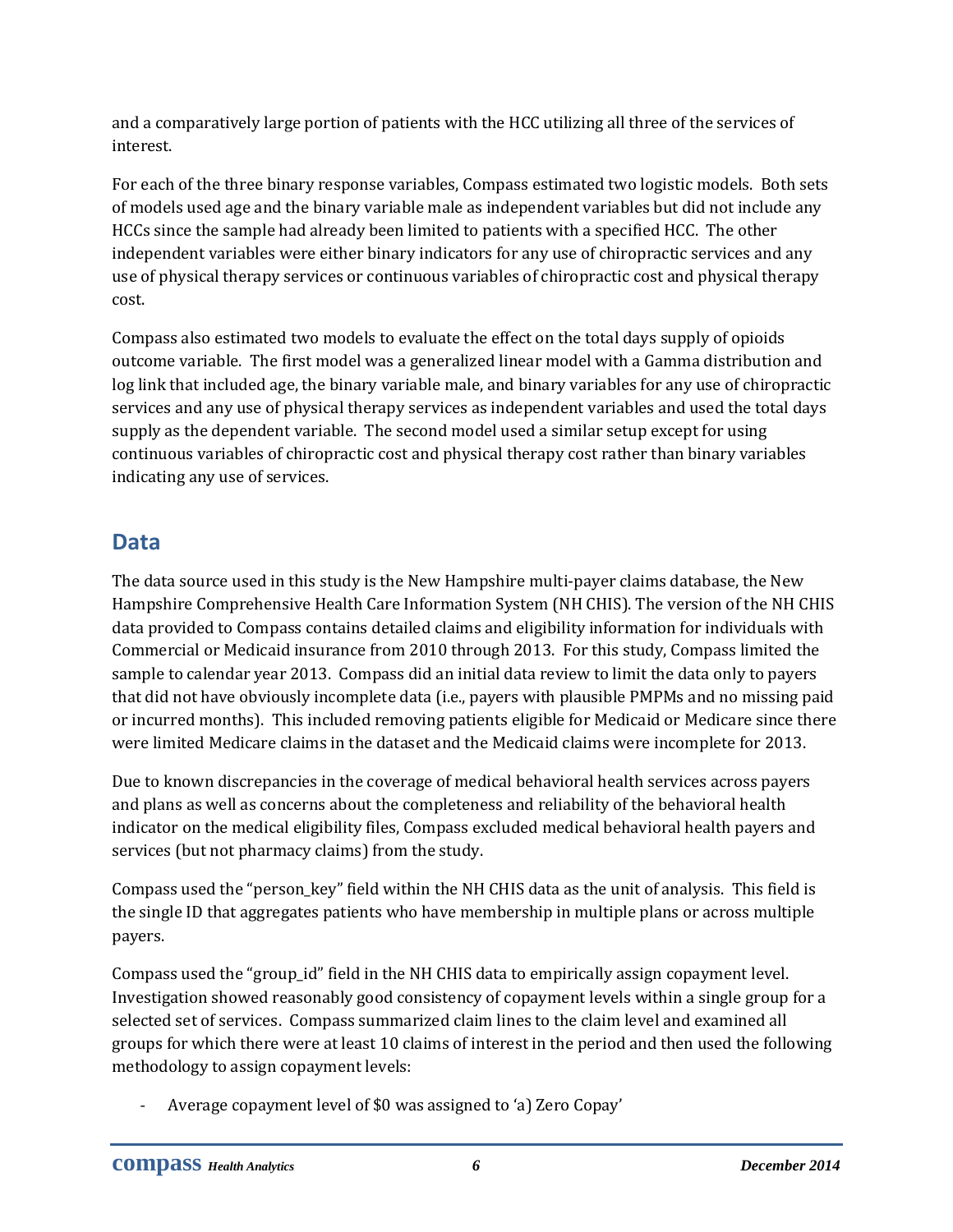- Average copayment of greater than \$0 and up to \$10 was assigned to 'b) Low Copay'
- Average copayment of greater than \$10 and up to \$20 was assigned to 'c) Med Copay'
- Average copayment of greater than \$20 was assigned to 'd) High Copay'

Compass used this same method and criteria for assigning a 'Chiropractic and PT Copay Level' as well as a 'General Copay Level' which took into account all professional services.

As expected, there was a strong but not perfect correlation between Chiropractic and PT Copay Level and the General Copay level:

|                                  |        | <b>General Copay Level</b> |         |         |        |         |  |  |  |  |  |
|----------------------------------|--------|----------------------------|---------|---------|--------|---------|--|--|--|--|--|
|                                  |        | Zero                       | Low     | Medium  | High   | Total   |  |  |  |  |  |
|                                  | Zero   | 36,111                     | 26,359  | 4,120   | 937    | 67,527  |  |  |  |  |  |
| Chiropractic / PT<br>Copay Level | Low    | 0                          | 45,633  | 12,093  | 1,620  | 59,346  |  |  |  |  |  |
|                                  | Medium | 0                          | 26,409  | 77,800  | 103    | 104,312 |  |  |  |  |  |
|                                  | High   | 0                          | 5,199   | 61,608  | 12,272 | 79,079  |  |  |  |  |  |
|                                  | Total  | 36,111                     | 103,600 | 155,621 | 14,932 | 310,264 |  |  |  |  |  |
|                                  |        | 12%                        | 33%     | 50%     | 5%     |         |  |  |  |  |  |

#### **Crosstab of Chiro/PT Copay Level vs. General Copay Level:**

Compass assessed the chiropractic and physical therapy claims in the population of interest to determine how effective empirical assignment of the Chiropractic and PT Copay Level was. The results show that the copayment level assignment appears to be effective for the majority of claims and patients.

#### **Evaluation of Copay on Chiropractic and PT Claims by Assigned Chiropractic and PT Copay Level**

|                                |        |         | Copay   | Copay     | Copay   | Copay     | Copay   | Coins  | <b>Deduct</b> |
|--------------------------------|--------|---------|---------|-----------|---------|-----------|---------|--------|---------------|
|                                |        | N       | Mode    | Quartile1 | Median  | Quartile3 | Mean    | Mean   | Mean          |
| $\Delta$                       | Zero   | 49,329  | \$0.00  | \$0.00    | \$0.00  | \$0.00    | \$0.00  | \$3.80 | \$27.97       |
| Level<br>Chiropractic<br>Copay | Low    | 96,011  | \$0.00  | \$0.00    | \$0.00  | \$5.00    | \$4.60  | \$1.64 | \$4.14        |
|                                | Medium | 110,998 | \$20.00 | \$10.00   | \$15.00 | \$20.00   | \$16.43 | \$0.62 | \$1.94        |
|                                | High   | 60,815  | \$50.00 | \$25.00   | \$38.39 | \$50.00   | \$38.57 | \$0.32 | \$1.82        |
|                                | Total  | 317,153 | \$0.00  | \$0.00    | \$10.00 | \$20.00   | \$14.54 | \$1.36 | \$14.54       |

It is important to note that the 'Zero Copay Level' is a combination of benefit plans that have no cost sharing and plans that use alternative methods of cost sharing, such as coinsurance or deductibles. The fields at the end of the table, 'Coins Mean' and 'Deduct Mean' show the average coinsurance and deductible levels on the set of chiropractic and physical therapy claims.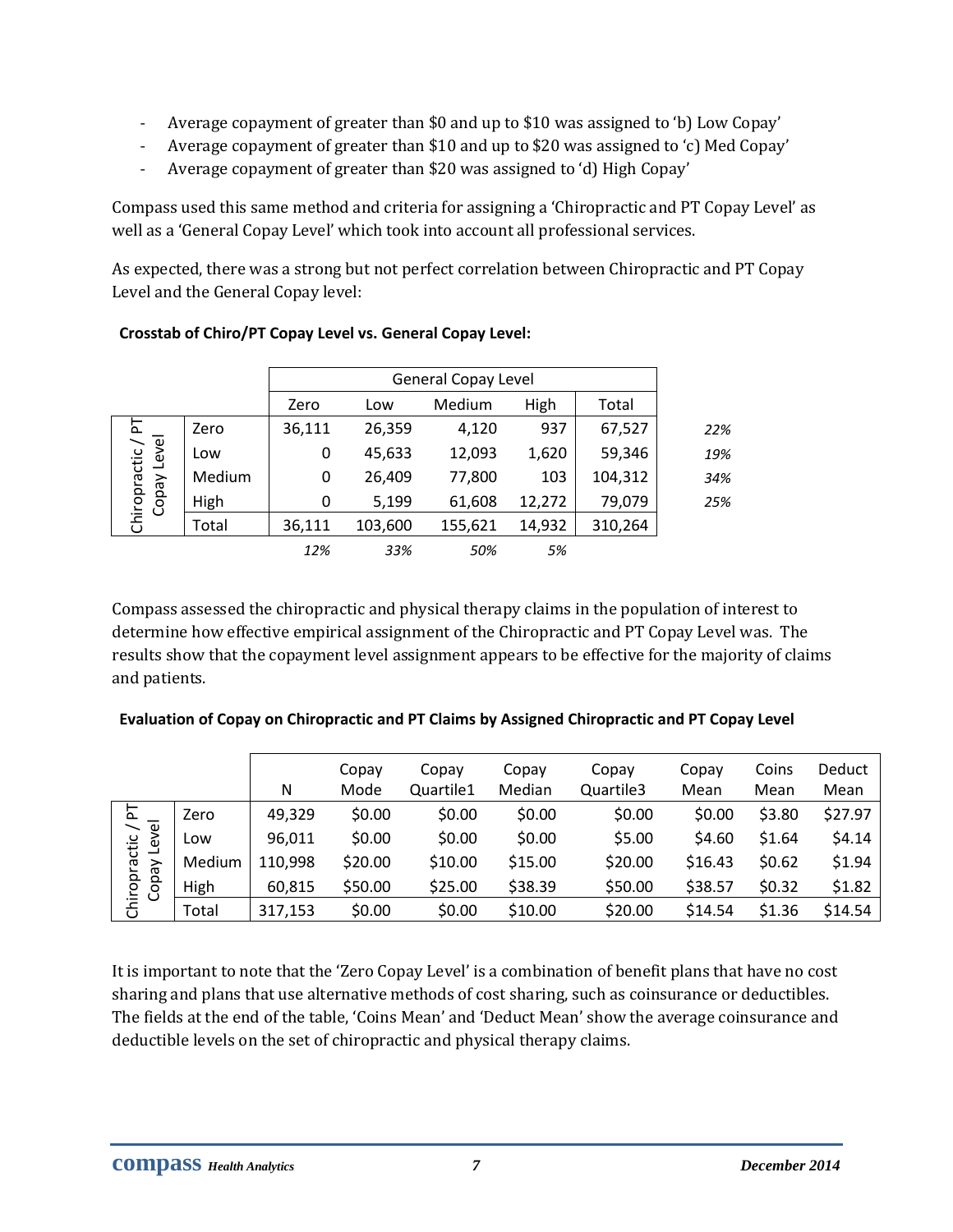For risk adjustment, Compass downloaded and implemented mappings and logic for creating CMS's Hierarchical Condition Categories (HCCs). <sup>16</sup> Compass used the primary diagnosis from the available medical claims data to assign binary flags for the HCCs at the patient level.

### <span id="page-12-0"></span>**Results**

Results for each of the three study areas are presented below.

## <span id="page-12-1"></span>**Relationship Between Copayment Level and Use of Chiropractic and Physical Therapy Services**

There is significant evidence that the use of chiropractic and physical therapy services was related to copayment level. The following table shows descriptive statistics based on unadjusted allowed cost.

|                          |                             |        |         | % $w/$              | Mean<br>Cost <sup>1</sup> | Mean<br>Cost per<br>Util Mbr <sup>2</sup> | Median<br>Cost per<br>Util Mbr | Mean Cost per<br>Util Mbr in 98%<br>Subsample <sup>3</sup> |
|--------------------------|-----------------------------|--------|---------|---------------------|---------------------------|-------------------------------------------|--------------------------------|------------------------------------------------------------|
|                          | 눈                           | Zero   | N       | <b>Svcs</b><br>8.9% | \$53                      | \$600                                     | \$379                          |                                                            |
|                          |                             |        | 67,527  |                     |                           |                                           |                                | \$585                                                      |
|                          | Level                       | Low    | 59,346  | 16.9%               | \$214                     | \$1,264                                   | \$445                          | \$729                                                      |
| Services                 |                             | Medium | 104,312 | 12.9%               | \$74                      | \$578                                     | \$359                          | \$564                                                      |
| Chiropractic or<br>눈     | Chiropractic<br>Copay       | High   | 79,079  | 10.2%               | \$55                      | \$537                                     | \$337                          | \$528                                                      |
|                          |                             | Total  | 310,264 | 12.1%               | \$92                      | \$756                                     | \$381                          | \$603                                                      |
|                          | 눈                           | Zero   | 67,527  | 5.6%                | \$22                      | \$385                                     | \$253                          | \$379                                                      |
| Chiropractic<br>Services |                             | Low    | 59,346  | 13.0%               | \$156                     | \$1,205                                   | \$338                          | \$540                                                      |
|                          | Copay Leve<br>Chiropractic  | Medium | 104,312 | 9.5%                | \$35                      | \$371                                     | \$263                          | \$368                                                      |
|                          |                             | High   | 79,079  | 5.4%                | \$26                      | \$365                                     | \$238                          | \$361                                                      |
|                          |                             | Total  | 310,264 | 8.7%                | \$53                      | \$608                                     | \$271                          | \$416                                                      |
|                          | 는                           | Zero   | 67,527  | 3.7%                | \$32                      | \$856                                     | \$619                          | \$822                                                      |
|                          |                             | Low    | 59,346  | 5.1%                | \$58                      | \$1,121                                   | \$732                          | \$1,022                                                    |
| Services                 |                             | Medium | 104,312 | 4.1%                | \$39                      | \$946                                     | \$665                          | \$900                                                      |
| 눈                        | Copay Level<br>Chiropractic | High   | 79,079  | 3.6%                | \$29                      | \$791                                     | \$592                          | \$772                                                      |
|                          |                             | Total  | 310,264 | 4.1%                | \$38                      | \$936                                     | \$657                          | \$885                                                      |

#### **Unadjusted Results of Chiropractic and PT Services**

l

<sup>1</sup>Cost is defined as the allowed cost for the services specified in the first column (i.e., chiropractic and PT services, chiropractic services, PT services)

<sup>&</sup>lt;sup>2</sup>Per Util Mbr means the total cost divided by the numbers of patients with any of the specified services

<sup>3</sup>The 98% subsample is a subset of the utilizing member dataset with the bottom 1% and top 1% of costs removed in order to mitigate the effect of outliers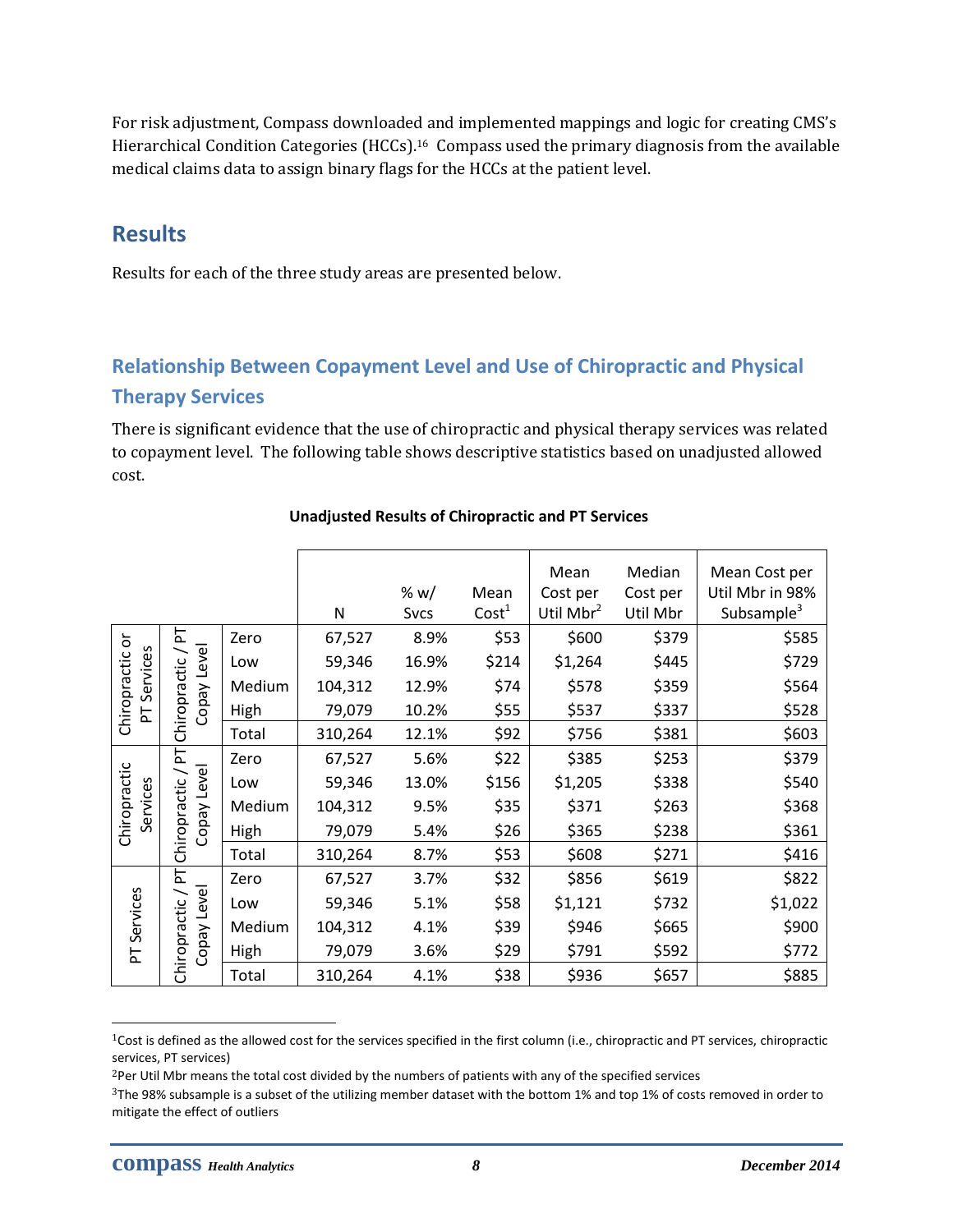Both chiropractic and physical therapy services show increased use of services with lower copayment levels. Because they display the same general pattern it is appropriate to pool them together in the analysis. The unadjusted data show that there are cost outliers in the use of chiropractic services within the low copayment level.

Compass used a two-part model to evaluate the relationship between Chiropractic and PT Copay Level and use of chiropractic and physical therapy services. The results show that there are statistically significant relationships between Chiropractic and PT Copay Level and the likelihood of using chiropractic or physical therapy services as well as between Chiropractic and PT Copay Level and the amount of chiropractic and physical therapy services used given any use of those services. Together, these results indicate that lower copayment levels on chiropractic and physical therapy services are related to higher use of these services.

After controlling for age, gender, and health status, the results for the first part of the model when analyzing the likelihood of patients having either chiropractic or physical therapy services is a statistically significant difference (p < 0.0001) between low and high copayment levels, with an odds ratio of 1.748 (95% Confidence Interval: 1.693 to 1.804).

The results for the first part of the model when analyzing chiropractic and physical therapy services separately are similar. Service use at low copayment levels is statistically significantly (p <0.0001) higher in both cases, but the likelihood of receiving chiropractic services is more sensitive to copayment level (low copayment to high copayment odds ratio of 1.884 for chiropractic care and 1.389 for physical therapy services).

The following table shows the estimated results for each of the three sets of services by copayment level:

|                   | Chiropractic or<br>Physical Therapy | Chiropractic | Physical Therapy |
|-------------------|-------------------------------------|--------------|------------------|
|                   | Services                            | Services     | Services         |
| Zero Copay        | 11.9%                               | 5.6%         | 3.7%             |
| Low Copay         | 16.6%                               | 12.7%        | 5.1%             |
| Medium Copay      | 13.0%                               | 9.6%         | 4.2%             |
| <b>High Copay</b> | 8.8%                                | 7.3%         | 3.6%             |

#### **Estimated Likelihood of Using Services by Chiropractic/PT Copay Level**

Similarly, after controlling for age, gender, and health status, the results for the second part of the model when analyzing the cost of chiropractic and physical therapy services among patients who had any chiropractic or physical therapy services show a statistically significant difference (p <0.0001) between low and high copayment plans. Patients with any chiropractic or physical therapy costs in low copayment plans had estimated chiropractic and physical therapy costs nearly 40% higher than patients in high copayment plans (\$874 vs. \$628). As was the case in part one of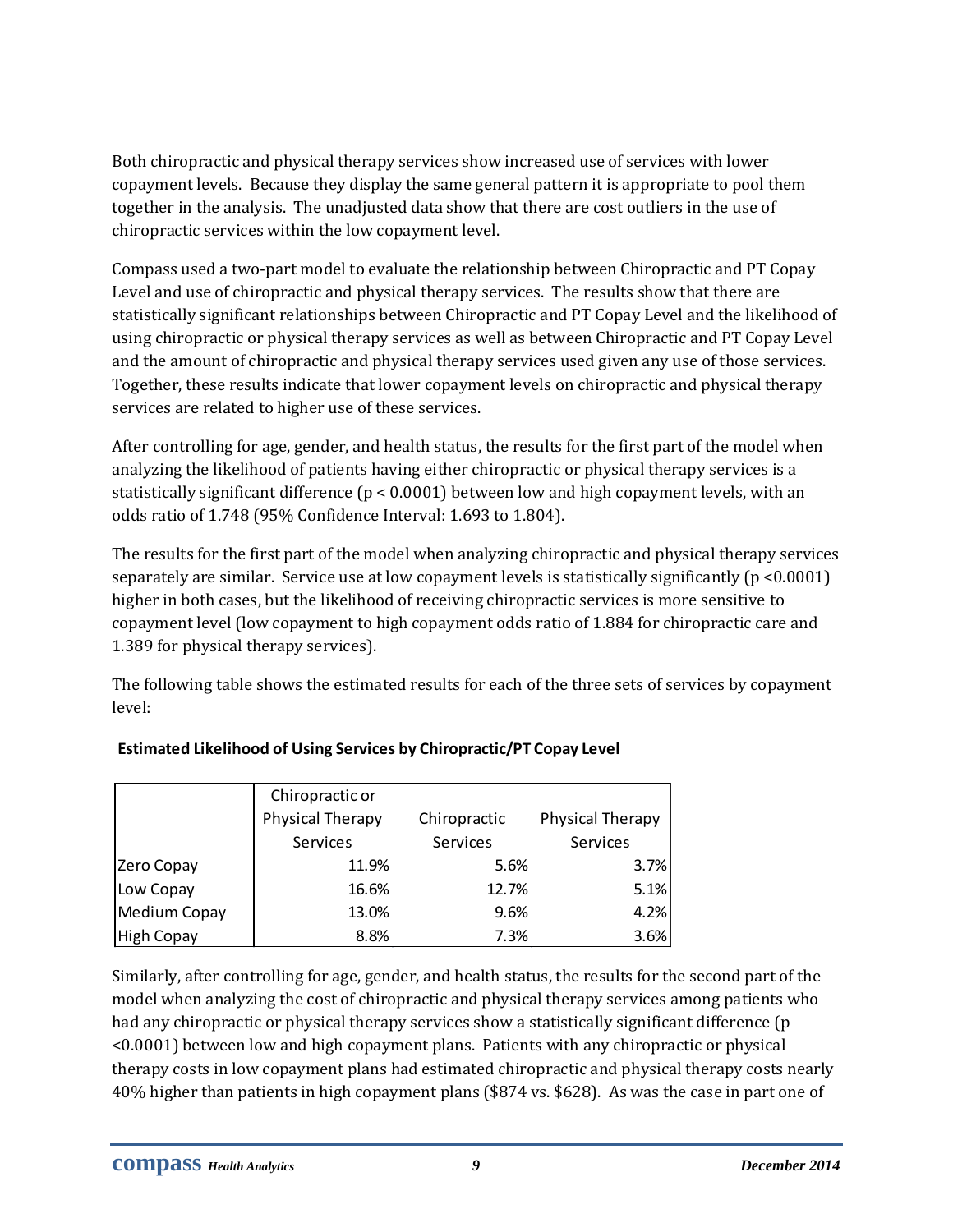the model, there was a stronger relationship between the use of chiropractic care and copayment level than between physical therapy services and copayment level (\$706 vs. \$474, 52% higher in chiropractic and \$1,057 and \$820, 29% higher in physical therapy).

It is useful to note that the copayment level is not the only member cost sharing mechanism and that plans with zero copayment but evidence of alternative member cost sharing mechanisms displayed a lower likelihood of use of services but a higher use of services in cases where there was any service use. This is consistent with the results from the RAND HIE, which observed that there is a "blunting effect" around the effect of cost-sharing in the presence of a stop-loss limit as is common in high deductible plans.

# <span id="page-14-0"></span>**Relationship Between Use of Chiropractic and Physical Therapy Services and Overall Cost**

The analysis shows that the use of chiropractic services and the use of physical therapy services have different relationships with overall cost (defined in this analysis as the sum of pharmacy and non-behavioral health medical costs). For this section of the study, pooling chiropractic and physical therapy services is inappropriate.

Higher use of chiropractic services in patients with any chiropractic services is statistically significantly related (p <0.0001) to higher overall cost after controlling for age, gender, health status, and plan design. Examination of the results showed that in general, adding \$1 of chiropractic costs resulted in less than \$1 in additional overall cost, indicating that the chiropractic services could be partially offsetting other services, which is consistent with the literature with regard to certain conditions commonly treated by chiropractors.<sup>17</sup>

When evaluating the relationship between the amount of use of chiropractic services used by patients who had any chiropractic care and the non-chiropractic costs of those patients, Compass found a small negative relationship ( $p = 0.02$ ). This supports the previous result indicating that higher chiropractic costs are associated with higher overall costs but also with lower nonchiropractic costs.

Evaluation of the datasets that removed outliers produced directionally equivalent results although the result of the relationship between the amount of use of chiropractic services and nonchiropractic costs was less significant ( $p = 0.17$ ).

Administrative claims data do not have the information necessary to support risk-adjusted analyses of the effect of physical therapy on overall cost. General health status adjustments from claims data without clinical information, such as functional status or severity indexes, do not accurately capture the underlying morbidity for the specific condition that led the patient to utilize physical therapy services. The HCCs were designed to capture a wide range of conditions that contribute to overall cost. The HCCs set up hierarchies within some conditions in order to account for increased severity of related illnesses, but not all of the conditions have these hierarchies and it's possible that more detailed clinical information than is available in administrative claims data would be needed in order to accurately assign severity levels to all conditions. For example, rheumatoid arthritis is a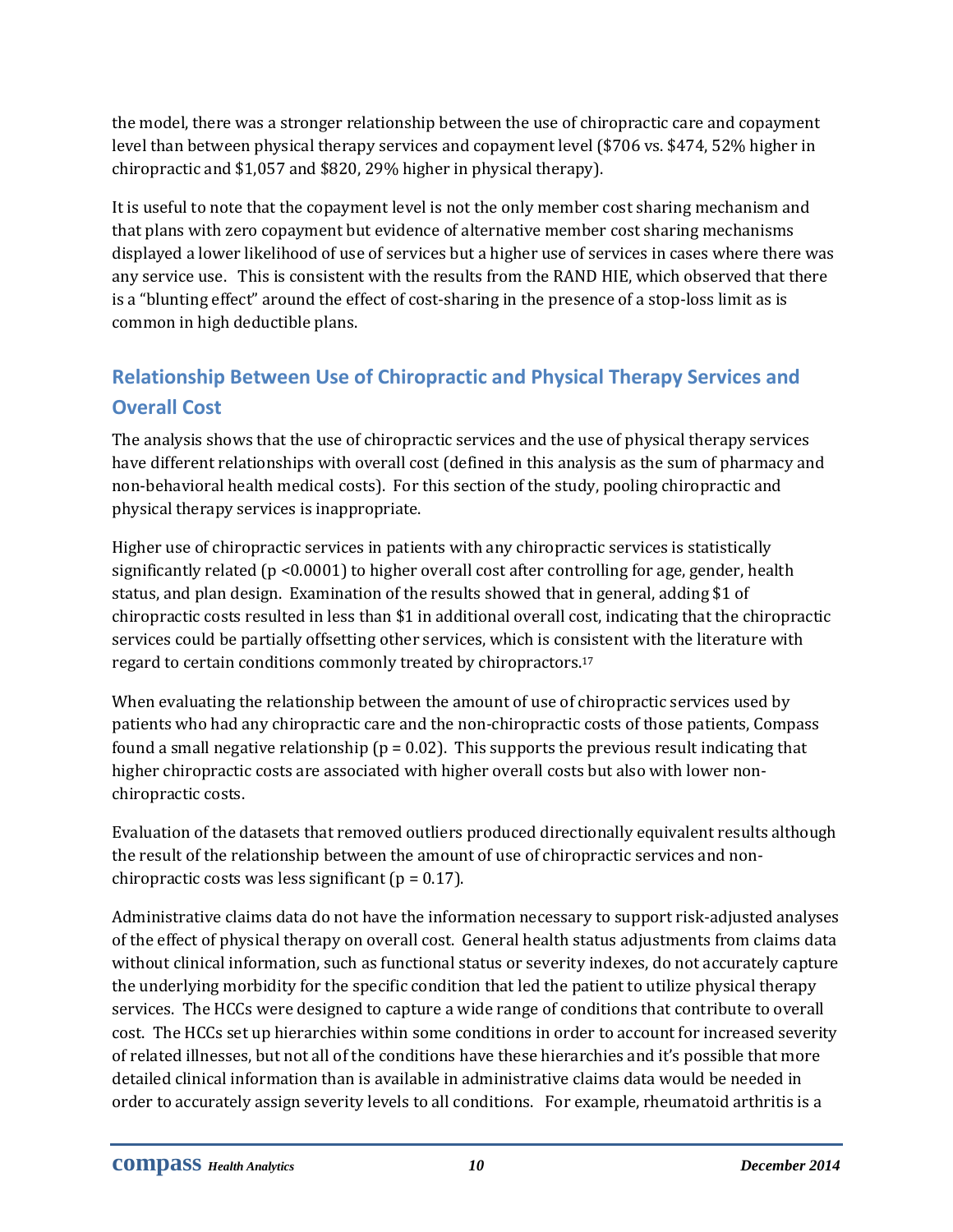single HCC but is a disease that tends to progress to other functional areas and result in joint damage over time, and costs per patient would be expected to have a wide range of severity within this category. Controlling for age, gender, and general health status the analysis finds that increased use of physical therapy services in patients with any physical therapy is statistically significantly related to both higher overall costs and higher non-physical therapy costs (both p < 0.0001). Examination of the results shows an increase of \$1 in physical therapy cost corresponds to an increase in overall cost far greater than \$1, and around \$3-\$4 in many of the observed results. An effect that large is much more likely to be related to unmeasured underlying morbidity for the condition being treated by physical therapy for which the model has not accounted than for an increase caused by the physical therapy services. Additionally, the general copayment level is not statistically significantly related to overall cost in patients who had any physical therapy services. Since the first stage of this analysis demonstrated that use of physical therapy services are related to copayment level, this suggests that there are underlying population characteristics that are washing out the other effects that the analysis is trying to detect.

### <span id="page-15-0"></span>**Relationship Between Use of Chiropractic and PT Services and Outcomes**

The literature contains numerous examples of studies demonstrating both positive patient outcomes and decreased likelihood of negative patient outcomes through the use of chiropractic and physical therapy services.18,19,20 This analysis focuses on the relationship between chiropractic and physical therapy services and opioid use. Again, it is necessary to analyze chiropractic care and physical therapy services separately.

The analysis examined four opioid use outcomes in patients with a diagnosis of rheumatoid arthritis: any opioid use, opioid use for 30+ days, opioid use for 90+ days, and the total days for patients who had any days of opioid use. In all four outcomes, either the use of chiropractic services or the amount of chiropractic services received was statistically significantly related to reductions in the outcomes of interest. The p-values ranged from < 0.0001 to 0.0153.

The use of physical therapy services and the amount of physical therapy services used were both statistically significantly related to an increased likelihood of any opioid use and long-term opioid use, with p-values ranging from  $< 0.0001$  to 0.0111. There was no statistically significant relationship between either use of physical therapy services ( $p = 0.96$ ) or the amount of physical therapy services ( $p = 0.85$ ) used and the total days of opioid use in patients who had any opioid use.

The analysis uses a health status risk adjustment that is based only on administrative claims data and does not have access to clinical information. The analysis assumes homogeneity of severity/patient risk within patients with a diagnosis of rheumatoid arthritis, but the observed associations between chiropractic care and opioid use and physical therapy and opioid use could be the result of underlying population differences for which the analysis has not controlled.

Compass examined several other HCCs, but was only able to find any statistically significant effects in rheumatoid arthritis. The other HCCs generally showed similar directionality but were not statistically significant at the 0.05 level.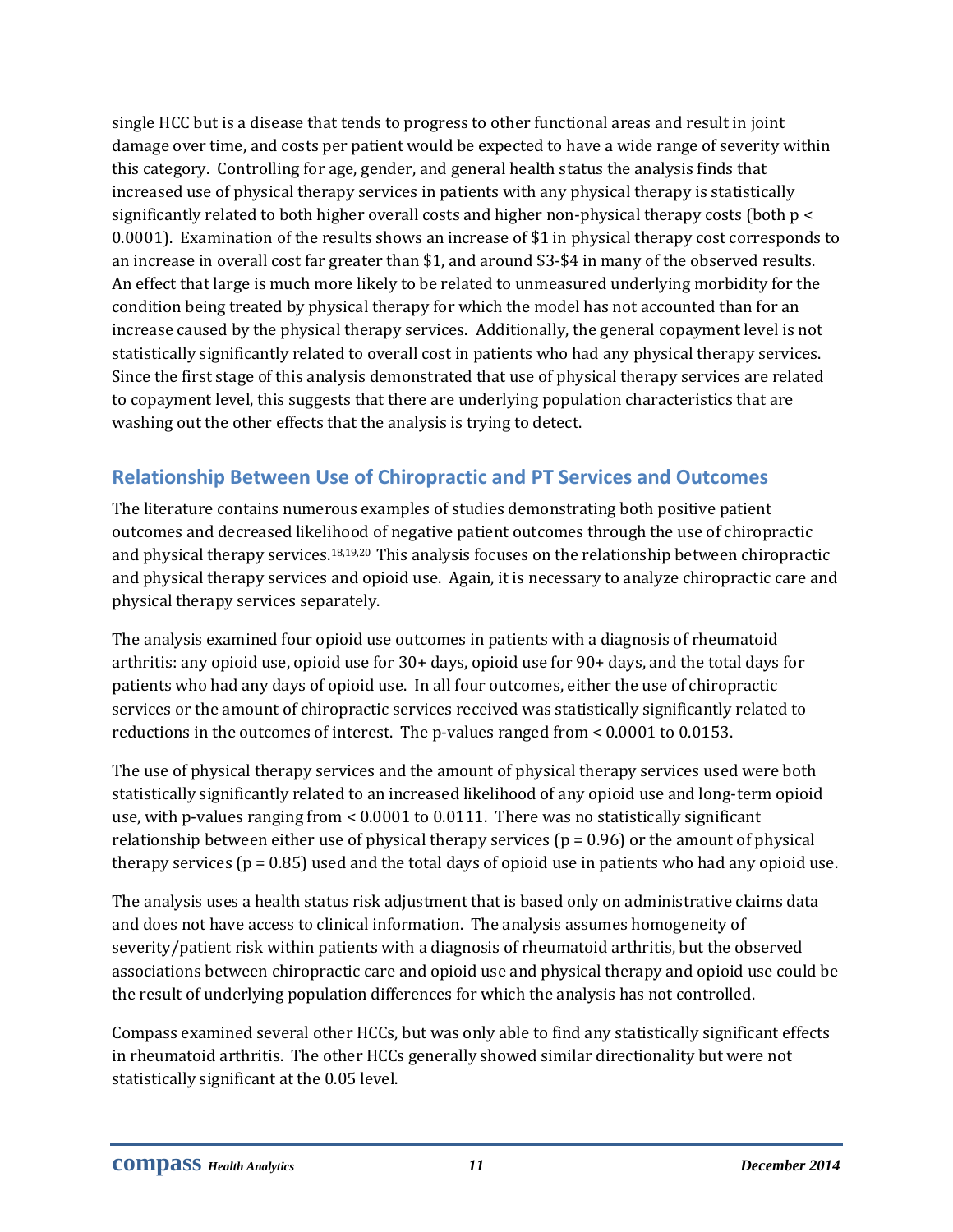### <span id="page-16-0"></span>**Additional Results**

In order to validate the completeness of the data being evaluated, Compass empirically derived the 50 most common primary ICD 9 diagnoses treated by chiropractors or physical therapists and then tabulated the percent of patients in the sample who had those diagnoses during calendar year 2013. The results are found in Appendix B.

# <span id="page-16-1"></span>**Conclusions**

The results of the study show that there is a negative and statistically significant relationship between the copayment level and the use of chiropractic care or physical therapy services. The analysis shows that lower copayment levels are associated with both increased likelihood of using the services and increased amount of services used for patients with any service use. This is true for both chiropractic care and physical therapy services and is true after controlling for age, gender, and health status.

The study also shows that an increase in either chiropractic care costs or an increase in physical therapy costs are statistically significantly related to increases in overall costs. For chiropractic care costs, there is evidence that chiropractic care has partial substitution effects for medical services. There is strong evidence that risk adjustment using information not available through administrative claims data is needed in order to determine if physical therapy costs offset other medical or pharmacy costs.

Similarly, the outcome measures evaluated in this study may require additional risk adjustment. There is evidence that increased use of chiropractic care is associated with lower opioid use and that increased use of physical therapy services is associated with increased opioid use, but it is unclear whether these differences are due to underlying differences in patient severity.

Overall, in the commercially insured population in New Hampshire, lower copayment levels for chiropractic and physical therapy services are associated with increased likelihood of using and increased amount of use of those services as well as higher overall patient costs. Through the evaluation of the 'zero copay' plans, there is evidence that cost sharing through mechanisms such as coinsurance and deductibles to some extent behave similarly.

It is important to note that although this analysis shows a relationship between lower copayment for chiropractic and physical therapy services and increased use of and cost of both these services and overall medical and pharmacy costs, it is a cross-sectional study that shows correlation not causation. There could be selection bias effects (i.e., patients more likely to use services self-select into plans with lower copayment levels). This study also only analyzes direct costs, and does not consider other societal benefits such as reduced worker absenteeism. Finally, the value proposition for medical services needs to consider costs, both direct and indirect, but also quality, patient outcomes, and patient satisfaction. The research literature supports significant patient outcome benefits and patient satisfaction in use of both chiropractic and physical therapy services.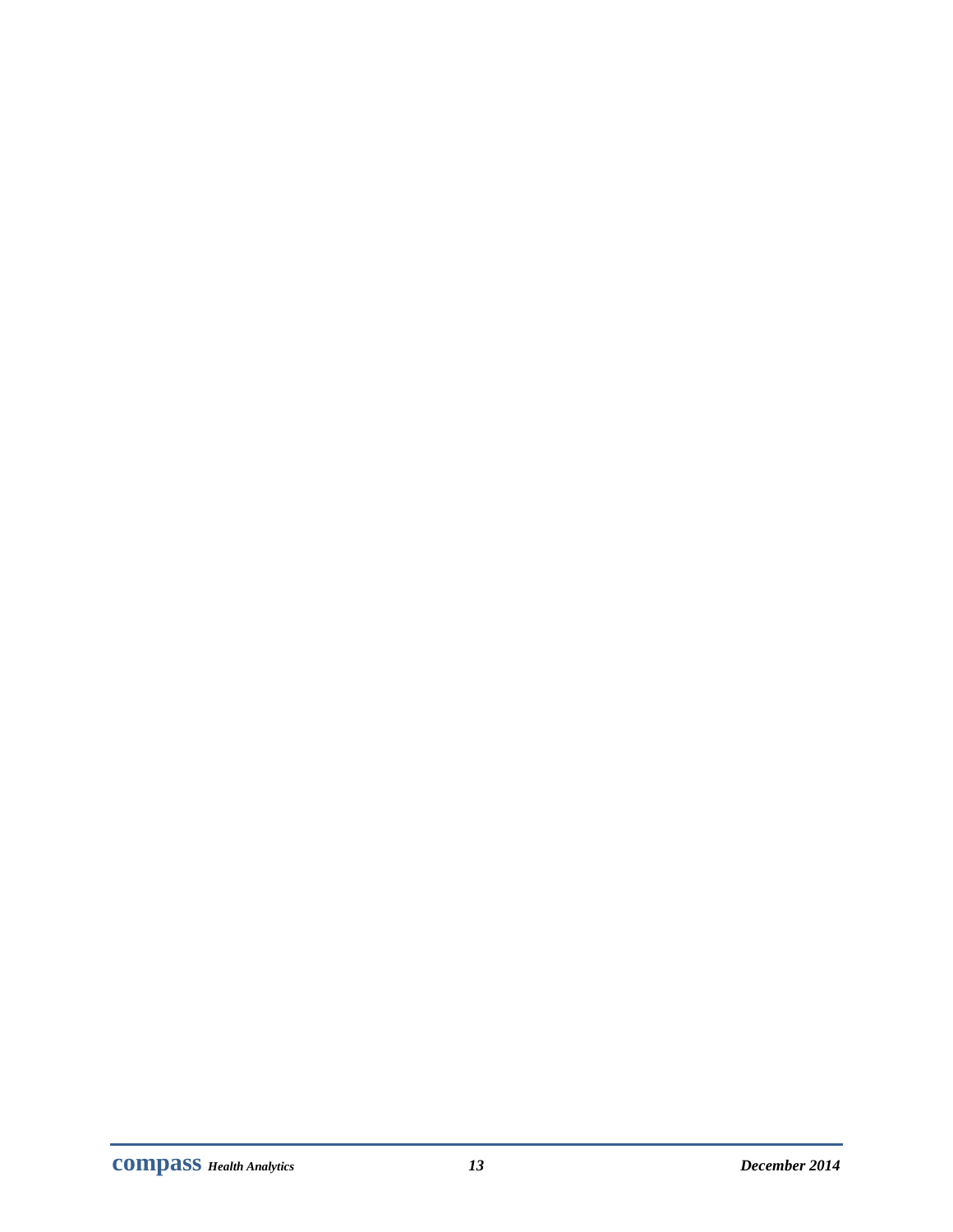# <span id="page-18-0"></span>**Appendix A**

| <b>HCC Description</b>                                                                                         | Patients Patient PT |              |       |                     |                     |                     | PT% Chiro Chiro Opioid | Opioid PT w/in |                  | Chiro w/in Opioid |                |
|----------------------------------------------------------------------------------------------------------------|---------------------|--------------|-------|---------------------|---------------------|---------------------|------------------------|----------------|------------------|-------------------|----------------|
|                                                                                                                |                     | %            | Users |                     | Users %             |                     | <b>Users</b>           | %              | HCC <sub>%</sub> | HCC <sub>%</sub>  | w/in HCC<br>%  |
| 1 HIV/AIDS                                                                                                     | 146                 | 0.0%         |       | 6 0.0%              |                     | 10 0.0%             | 38                     | 0.1%           | 4.1%             | 6.8%              | 26.0%          |
| 2 Septicemia/Shock                                                                                             | 319                 | 0.1%         |       | 27 0.2%             |                     | 24 0.1%             | 190                    | 0.4%           | 8.5%             | 7.5%              | 59.6%          |
| 5 Opportunistic Infections                                                                                     | 68                  | 0.0%         |       | 10 0.1%             |                     | 9 0.0%              | 31                     | 0.1%           | 14.7%            | 13.2%             | 45.6%          |
| 7 Metastatic Cancer and Acute Leukemia                                                                         | 512                 | 0.2%         |       | 32 0.3%             |                     | 40 0.1%             | 306                    | 0.6%           | 6.3%             | 7.8%              | 59.8%          |
| 8 Lung, Upper Digestive Tract, and Other Severe Cancers                                                        | 276                 | 0.1%         |       | 15 0.1%             |                     | 28 0.1%             | 135                    | 0.3%           | 5.4%             | 10.1%             | 48.9%          |
| 9 Lymphatic, Head and Neck, Brain, and Other Major Cancers                                                     | 1,097               | 0.4%<br>1.5% |       | 68 0.5%             |                     | 120 0.4%            | 380                    | 0.7%<br>3.0%   | 6.2%<br>6.5%     | 10.9%             | 34.6%<br>33.2% |
| 10 Breast, Prostate, Colorectal and Other Cancers and Tumors<br>15 Diabetes with Renal Manifestation           | 4,592<br>494        | 0.2%         |       | 297 2.3%<br>27 0.2% |                     | 576 2.1%<br>46 0.2% | 1,523<br>182           | 0.4%           | 5.5%             | 12.5%<br>9.3%     | 36.8%          |
| 16 Diabetes with Neurologic or Peripheral Circulatory Manifestation                                            | 858                 | 0.3%         |       | 63 0.5%             |                     | 95 0.4%             | 333                    | 0.7%           | 7.3%             | 11.1%             | 38.8%          |
| 17 Diabetes with Acute Complications                                                                           | 191                 | 0.1%         |       | 9 0.1%              |                     | 14 0.1%             | 55                     | 0.1%           | 4.7%             | 7.3%              | 28.8%          |
| 18 Diabetes with Ophthalmologic Manifestation                                                                  | 708                 | 0.2%         |       | 41 0.3%             |                     | 74 0.3%             | 195                    | 0.4%           | 5.8%             | 10.5%             | 27.5%          |
| 19 Diabetes with No or Unspecified Complications                                                               | 9,891               | 3.2%         |       |                     | 527 4.1% 1,044 3.8% |                     | 2,750                  | 5.4%           | 5.3%             | 10.6%             | 27.8%          |
| 21 Protein-Calorie Malnutrition                                                                                | 168                 | 0.1%         |       | 15 0.1%             |                     | 21 0.1%             | 63                     | 0.1%           | 8.9%             | 12.5%             | 37.5%          |
| 25 End-Stage Liver Disease                                                                                     | 96                  | 0.0%         |       | 5 0.0%              |                     | 5 0.0%              | 46                     | 0.1%           | 5.2%             | 5.2%              | 47.9%          |
| 26 Cirrhosis of Liver                                                                                          | 237                 | 0.1%         | 4     | 0.0%                |                     | 25 0.1%             | 95                     | 0.2%           | 1.7%             | 10.5%             | 40.1%          |
| 27 Chronic Hepatitis                                                                                           | 271                 | 0.1%         |       | 20 0.2%             |                     | 24 0.1%             | 84                     | 0.2%           | 7.4%             | 8.9%              | 31.0%          |
| 31 Intestinal Obstruction/Perforation                                                                          | 514                 | 0.2%         |       | 40 0.3%             |                     | 51 0.2%             | 310                    | 0.6%           | 7.8%             | 9.9%              | 60.3%          |
| 32 Pancreatic Disease                                                                                          | 1,124               | 0.4%         |       | 98 0.8%             |                     | 153 0.6%            | 477                    | 0.9%           | 8.7%             | 13.6%             | 42.4%          |
| 33 Inflammatory Bowel Disease                                                                                  | 1,614               | 0.5%         |       | 94 0.7%             |                     | 196 0.7%            | 525                    | 1.0%           | 5.8%             | 12.1%             | 32.5%          |
| 37 Bone/Joint/Muscle Infections/Necrosis<br>38 Rheumatoid Arthritis and Inflammatory Connective Tissue Disease | 374<br>2,940        | 0.1%<br>0.9% |       | 69 0.5%<br>336 2.6% |                     | 52 0.2%<br>499 1.8% | 227<br>1,176           | 0.4%<br>2.3%   | 18.4%<br>11.4%   | 13.9%<br>17.0%    | 60.7%<br>40.0% |
| 44 Severe Hematological Disorders                                                                              | 98                  | 0.0%         |       | 7 0.1%              |                     | 10 0.0%             | 33                     | 0.1%           | 7.1%             | 10.2%             | 33.7%          |
| 45 Disorders of Immunity                                                                                       | 1,267               | 0.4%         |       | 110 0.9%            |                     | 195 0.7%            | 491                    | 1.0%           | 8.7%             | 15.4%             | 38.8%          |
| 51 Drug/Alcohol Psychosis                                                                                      | 306                 | 0.1%         |       | 17 0.1%             |                     | 29 0.1%             | 120                    | 0.2%           | 5.6%             | 9.5%              | 39.2%          |
| 52 Drug/Alcohol Dependence                                                                                     | 1,428               | 0.5%         |       | 64 0.5%             |                     | 120 0.4%            | 810                    | 1.6%           | 4.5%             | 8.4%              | 56.7%          |
| 54 Schizophrenia                                                                                               | 163                 | 0.1%         |       | 6 0.0%              |                     | 4 0.0%              | 35                     | 0.1%           | 3.7%             | 2.5%              | 21.5%          |
| 55 Major Depressive, Bipolar, and Paranoid Disorders                                                           | 9,319               | 3.0%         |       |                     | 677 5.3% 1,267 4.7% |                     | 2,789                  | 5.5%           | 7.3%             | 13.6%             | 29.9%          |
| 67 Quadriplegia, Other Extensive Paralysis                                                                     | 76                  | 0.0%         |       | 13 0.1%             |                     | 6 0.0%              | 21                     | 0.0%           | 17.1%            | 7.9%              | 27.6%          |
| 68 Paraplegia                                                                                                  | 47                  | 0.0%         |       | 11 0.1%             |                     | 1 0.0%              | 22                     | 0.0%           | 23.4%            | 2.1%              | 46.8%          |
| 69 Spinal Cord Disorders/Injuries                                                                              | 336                 | 0.1%         |       | 56 0.4%             |                     | 41 0.2%             | 139                    | 0.3%           | 16.7%            | 12.2%             | 41.4%          |
| 70 Muscular Dystrophy                                                                                          | 59                  | 0.0%         |       | 8 0.1%              |                     | 2 0.0%              | 12                     | 0.0%           | 13.6%            | 3.4%              | 20.3%          |
| 71 Polyneuropathy                                                                                              | 962                 | 0.3%         |       | 134 1.1%            |                     | 134 0.5%            | 434                    | 0.9%           | 13.9%            | 13.9%             | 45.1%          |
| 72 Multiple Sclerosis                                                                                          | 713                 | 0.2%         |       | 65 0.5%             |                     | 84 0.3%             | 204                    | 0.4%           | 9.1%             | 11.8%             | 28.6%          |
| 73 Parkinson's and Huntington's Diseases<br>74 Seizure Disorders and Convulsions                               | 109<br>1,789        | 0.0%<br>0.6% |       | 13 0.1%<br>118 0.9% |                     | 10 0.0%<br>173 0.6% | 31<br>426              | 0.1%<br>0.8%   | 11.9%            | 9.2%<br>9.7%      | 28.4%<br>23.8% |
| 75 Seizure Disorders and Convulsions                                                                           | 95                  | 0.0%         |       | 9 0.1%              |                     | 9 0.0%              | 31                     | 0.1%           | 6.6%<br>9.5%     | 9.5%              | 32.6%          |
| 79 Cardio-Respiratory Failure and Shock                                                                        | 625                 | 0.2%         |       | 56 0.4%             |                     | 63 0.2%             | 306                    | 0.6%           | 9.0%             | 10.1%             | 49.0%          |
| 80 Congestive Heart Failure                                                                                    | 1,139               | 0.4%         |       | 70 0.6%             |                     | 102 0.4%            | 433                    | 0.9%           | 6.1%             | 9.0%              | 38.0%          |
| 81 Acute Myocardial Infarction                                                                                 | 257                 | 0.1%         |       | 12 0.1%             |                     | 24 0.1%             | 85                     | 0.2%           | 4.7%             | 9.3%              | 33.1%          |
| 82 Unstable Angina and Other Acute Ischemic Heart Disease                                                      | 249                 | 0.1%         |       | 19 0.1%             |                     | 22 0.1%             | 104                    | 0.2%           | 7.6%             | 8.8%              | 41.8%          |
| 83 Angina Pectoris/Old Myocardial Infarction                                                                   | 315                 | 0.1%         |       | 21 0.2%             |                     | 37 0.1%             | 94                     | 0.2%           | 6.7%             | 11.7%             | 29.8%          |
| 92 Specified Heart Arrhythmias                                                                                 | 2,312               | 0.7%         |       | 177 1.4%            |                     | 246 0.9%            | 718                    | 1.4%           | 7.7%             | 10.6%             | 31.1%          |
| 95 Cerebral Hemorrhage                                                                                         | 148                 | 0.0%         |       | 14 0.1%             |                     | 18 0.1%             | 68                     | 0.1%           | 9.5%             | 12.2%             | 45.9%          |
| 96 Ischemic or Unspecified Stroke                                                                              | 406                 | 0.1%         |       | 37 0.3%             |                     | 35 0.1%             | 146                    | 0.3%           | 9.1%             | 8.6%              | 36.0%          |
| 100 Hemiplegia/Hemiparesis                                                                                     | 113                 | 0.0%         |       | 14 0.1%             |                     | 14 0.1%             | 31                     | 0.1%           | 12.4%            | 12.4%             | 27.4%          |
| 101 Diplegia (Upper), Monoplegia, and Other Paralytic Syndromes                                                | 96                  | 0.0%         |       | 21 0.2%<br>59 0.5%  |                     | 9 0.0%              | 21                     | 0.0%           | 21.9%            | 9.4%              | 21.9%          |
| 104 Vascular Disease with Complications<br>105 Vascular Disease                                                | 625<br>1,673        | 0.2%<br>0.5% |       | 135 1.1%            |                     | 51 0.2%<br>170 0.6% | 299<br>708             | 0.6%<br>1.4%   | 9.4%<br>8.1%     | 8.2%<br>10.2%     | 47.8%<br>42.3% |
| 107 Cystic Fibrosis                                                                                            | 57                  | 0.0%         |       | 7 0.1%              |                     | 5 0.0%              | 10                     | 0.0%           | 12.3%            | 8.8%              | 17.5%          |
| 108 Chronic Obstructive Pulmonary Disease                                                                      | 1,898               | 0.6%         |       | 115 0.9%            |                     | 189 0.7%            | 796                    | 1.6%           | 6.1%             | 10.0%             | 41.9%          |
| 111 Aspiration and Specified Bacterial Pneumonias                                                              | 94                  | 0.0%         |       | 10 0.1%             |                     | 11 0.0%             | 39                     | 0.1%           | 10.6%            | 11.7%             | 41.5%          |
| 112 Pneumococcal Pneumonia, Empyema, Lung Abscess                                                              | 119                 | 0.0%         |       | 9 0.1%              |                     | 14 0.1%             | 48                     | 0.1%           | 7.6%             | 11.8%             | 40.3%          |
| 119 Proliferative Diabetic Retinopathy and Vitreous Hemorrhage                                                 | 188                 | 0.1%         |       | 10 0.1%             |                     | 10 0.0%             | 58                     | 0.1%           | 5.3%             | 5.3%              | 30.9%          |
| 131 Renal Failure                                                                                              | 958                 | 0.3%         |       | 56 0.4%             |                     | 84 0.3%             | 372                    | 0.7%           | 5.8%             | 8.8%              | 38.8%          |
| 132 Nephritis                                                                                                  | 103                 | 0.0%         |       | 2 0.0%              |                     | 13 0.0%             | 31                     | 0.1%           | 1.9%             | 12.6%             | 30.1%          |
| 148 Decubitus Ulcer of Skin                                                                                    | 75                  | 0.0%         |       | 9 0.1%              |                     | 2 0.0%              | 40                     | 0.1%           | 12.0%            | 2.7%              | 53.3%          |
| 149 Chronic Ulcer of Skin, Except Decubitus                                                                    | 446                 | 0.1%         |       | 44 0.3%             |                     | 43 0.2%             | 197                    | 0.4%           | 9.9%             | 9.6%              | 44.2%          |
| 155 Major Head Injury                                                                                          | 468                 | 0.2%         |       | 46 0.4%             |                     | 59 0.2%             | 205                    | 0.4%           | 9.8%             | 12.6%             | 43.8%          |
| 157 Vertebral Fractures                                                                                        | 334                 | 0.1%         |       | 60 0.5%             |                     | 38 0.1%             | 191                    | 0.4%           | 18.0%            | 11.4%             | 57.2%          |
| 158 Hip Fracture/Dislocation<br>161 Traumatic Amputation                                                       | 255<br>64           | 0.1%<br>0.0% |       | 60 0.5%<br>7 0.1%   |                     | 24 0.1%<br>11 0.0%  | 144                    | 0.3%<br>0.1%   | 23.5%<br>10.9%   | 9.4%<br>17.2%     | 56.5%<br>51.6% |
| 164 Major Complications of Medical Care and Trauma                                                             | 1,384               | 0.4%         |       | 251 2.0%            |                     | 158 0.6%            | 33<br>891              | 1.8%           | 18.1%            | 11.4%             | 64.4%          |
| 174 Major Organ Transplant Status                                                                              | 100                 | 0.0%         |       | 5 0.0%              |                     | 10 0.0%             | 37                     | 0.1%           | 5.0%             | 10.0%             | 37.0%          |
| 176 Artificial Openings for Feeding or Elimination                                                             | 391                 | 0.1%         |       | 25 0.2%             |                     | 35 0.1%             | 198                    | 0.4%           | 6.4%             | 9.0%              | 50.6%          |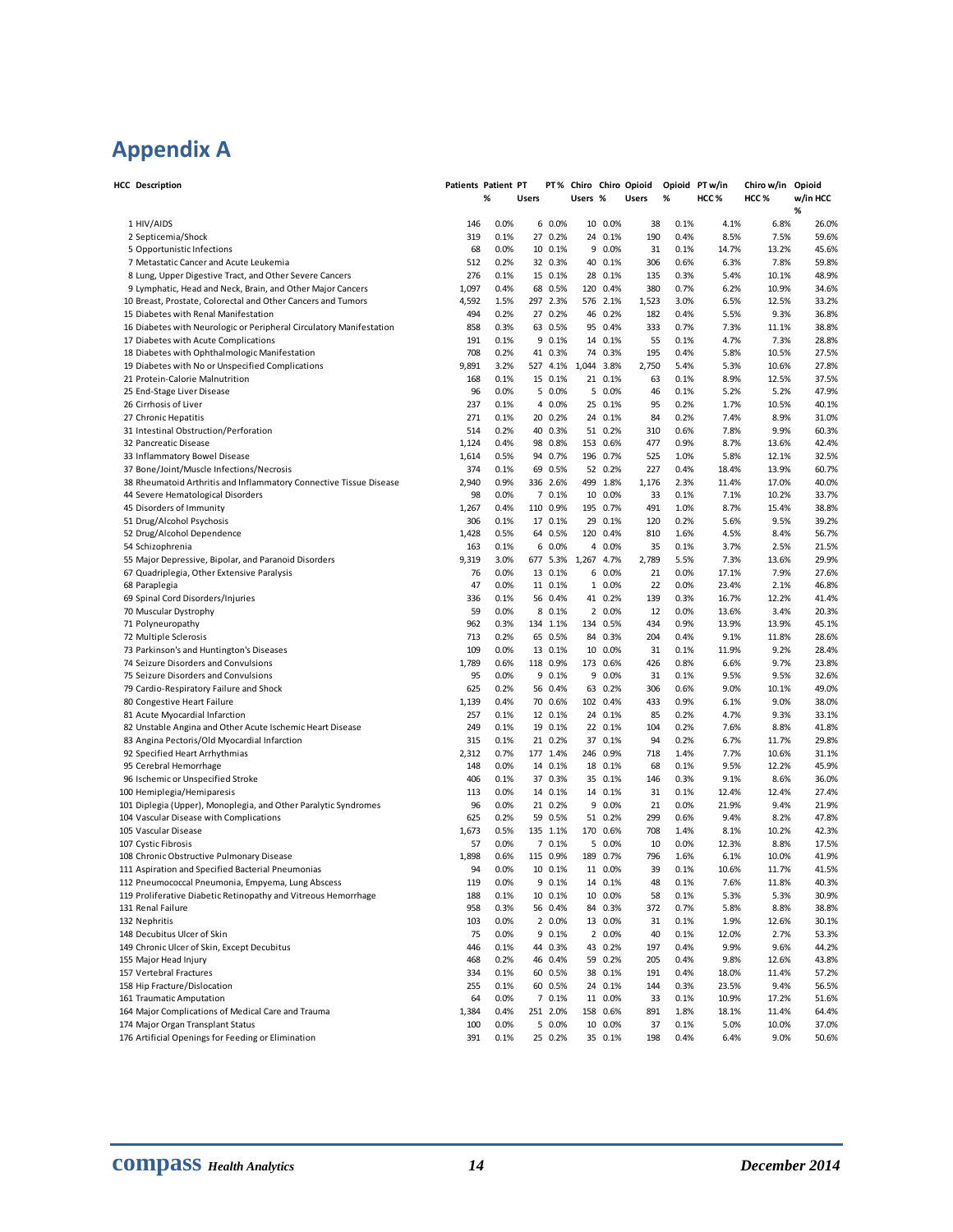# <span id="page-19-0"></span>**Appendix B**

| Code  | Description                                                           |                  | Patients w/ % of Patients |
|-------|-----------------------------------------------------------------------|------------------|---------------------------|
|       |                                                                       | <b>Diagnosis</b> | w/Diagnosis               |
| 739.1 | NONALLOPATHIC LESIONS OF CERVICAL REGION NOT ELSEWHERE CLASSIFIED     | 5,383            | 1.8%                      |
| 724.2 | <b>LUMBAGO</b>                                                        | 12,027           | 3.9%                      |
| 739.3 | NONALLOPATHIC LESIONS OF LUMBAR REGION NOT ELSEWHERE CLASSIFIED       | 3,961            | 1.3%                      |
| 723.1 | CERVICALGIA                                                           | 9,266            | 3.0%                      |
|       | 719.46 PAIN IN JOINT INVOLVING LOWER LEG                              | 10,937           | 3.6%                      |
|       | 719.41 PAIN IN JOINT INVOLVING SHOULDER REGION                        | 7,800            | 2.5%                      |
| 739.2 | NONALLOPATHIC LESIONS OF THORACIC REGION NOT ELSEWHERE CLASSIFIED     | 2,032            | 0.7%                      |
| 847.0 | <b>SPRAIN OF NECK</b>                                                 | 2,894            | 0.9%                      |
|       | 839.20 CLOSED DISLOCATION LUMBAR VERTEBRA                             | 1,589            | 0.5%                      |
|       | 839.08 CLOSED DISLOCATION MULTIPLE CERVICAL VERTEBRAE                 | 1,471            | 0.5%                      |
|       | 847.2 SPRAIN LUMBAR REGION                                            | 2,451            | 0.8%                      |
|       | 739.4 NONALLOPATHIC LESIONS OF SACRAL REGION NOT ELSEWHERE CLASSIFIED | 1,200            | 0.4%                      |
|       | 719.45 PAIN IN JOINT INVOLVING PELVIC REGION AND THIGH                | 4,539            | 1.5%                      |
| 724.1 | <b>PAIN IN THORACIC SPINE</b>                                         | 2,369            | 0.8%                      |
| 724.4 | THORACIC OR LUMBOSACRAL NEURITIS OR RADICULITIS UNSPECIFIED           | 3,058            | 1.0%                      |
|       | 722.10 DISPLACEMENT OF LUMBAR INTERVERTEBRAL DISC WITHOUT MYELOPATHY  | 2,720            | 0.9%                      |
|       | 726.10 DISORDERS OF BURSAE AND TENDONS IN SHOULDER REGION UNSPECIFIED | 2,486            | 0.8%                      |
| 724.5 | <b>BACKACHE UNSPECIFIED</b>                                           | 7,393            | 2.4%                      |
|       | 719.47 PAIN IN JOINT INVOLVING ANKLE AND FOOT                         | 5,407            | 1.8%                      |
| 846.0 | LUMBOSACRAL (JOINT) (LIGAMENT) SPRAIN                                 | 991              | 0.3%                      |
| 724.3 | <b>SCIATICA</b>                                                       | 1,837            | 0.6%                      |
| 723.4 | BRACHIAL NEURITIS OR RADICULITIS NOT OTHERWISE SPECIFIED              | 1,869            | 0.6%                      |
| 739.5 | NONALLOPATHIC LESIONS OF PELVIC REGION NOT ELSEWHERE CLASSIFIED       | 431              | 0.1%                      |
|       | 722.52 DEGENERATION OF LUMBAR OR LUMBOSACRAL INTERVERTEBRAL DISC      | 3,243            | 1.1%                      |
| 847.1 | <b>SPRAIN THORACIC REGION</b>                                         | 1,056            | 0.3%                      |
| 726.2 | OTHER AFFECTIONS OF SHOULDER REGION NOT ELSEWHERE CLASSIFIED          | 1,427            | 0.5%                      |
|       | 728.71 PLANTAR FASCIAL FIBROMATOSIS                                   | 2,488            | 0.8%                      |
|       | 715.16 OSTEOARTHROSIS LOCALIZED PRIMARY INVOLVING LOWER LEG           | 2,265            | 0.7%                      |
|       | 726.71 ACHILLES BURSITIS OR TENDINITIS                                | 903              | 0.3%                      |
| 723.3 | CERVICOBRACHIAL SYNDROME (DIFFUSE)                                    | 419              | 0.1%                      |
|       | 839.42 CLOSED DISLOCATION SACRUM                                      | 529              | 0.2%                      |
| 840.4 | ROTATOR CUFF (CAPSULE) SPRAIN                                         | 1,006            | 0.3%                      |
| 844.2 | SPRAIN OF CRUCIATE LIGAMENT OF KNEE                                   | 707              | 0.2%                      |
|       | 727.61 COMPLETE RUPTURE OF ROTATOR CUFF                               | 525              | 0.2%                      |
| 726.0 | ADHESIVE CAPSULITIS OF SHOULDER                                       | 721              | 0.2%                      |
| 721.0 | CERVICAL SPONDYLOSIS WITHOUT MYELOPATHY                               | 1,726            | 0.6%                      |
| 724.6 | <b>DISORDERS OF SACRUM</b>                                            | 765              | 0.2%                      |
|       | 839.00 CLOSED DISLOCATION CERVICAL VERTEBRA UNSPECIFIED               | 306              | 0.1%                      |
| 781.2 | <b>ABNORMALITY OF GAIT</b>                                            | 593              | 0.2%                      |
| 719.7 | DIFFICULTY IN WALKING                                                 | 165              | 0.1%                      |
|       | 839.21 CLOSED DISLOCATION THORACIC VERTEBRA                           | 569              | 0.2%                      |
| 722.0 | DISPLACEMENT OF CERVICAL INTERVERTEBRAL DISC WITHOUT MYELOPATHY       | 1,117            | 0.4%                      |
| 726.5 | <b>ENTHESOPATHY OF HIP REGION</b>                                     | 1,347            | 0.4%                      |
| 722.4 | DEGENERATION OF CERVICAL INTERVERTEBRAL DISC                          | 1,726            | 0.6%                      |
|       | 845.00 UNSPECIFIED SITE OF ANKLE SPRAIN                               | 2,761            | 0.9%                      |
| 739.0 | NONALLOPATHIC LESIONS OF HEAD REGION NOT ELSEWHERE CLASSIFIED         | 319              | 0.1%                      |
|       | V43.65 KNEE JOINT REPLACEMENT                                         | 496              | 0.2%                      |
| 729.1 | MYALGIA AND MYOSITIS UNSPECIFIED                                      | 2,915            | 0.9%                      |
| 717.7 | CHONDROMALACIA OF PATELLA                                             | 962              | 0.3%                      |
|       | 726.32 LATERAL EPICONDYLITIS ELBOW REGION                             | 1,464            | 0.5%                      |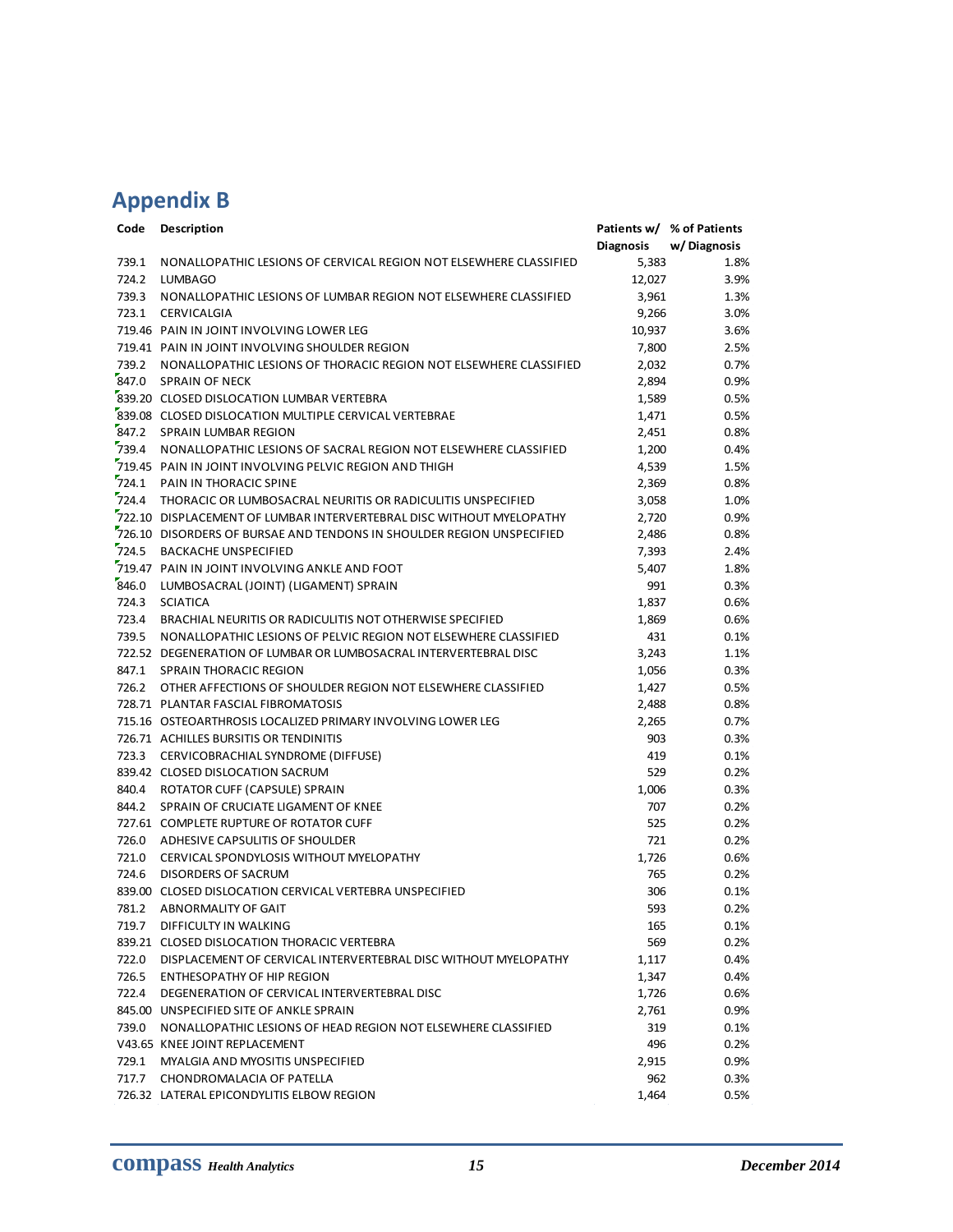# <span id="page-20-0"></span>**Endnotes**

l <sup>1</sup>Brook I. Martin, Mary M. Gerkovich, Richard A. Deyo, Karen J. Sherman, Daniel C. Cherkin, Bonnie K. Lind, Christine M. Goertz, William E. Lafferty. The Association of Complementary and Alternative MedicineUse and Health Care Expenditures for Back and Neck Problems. Med Care. 2012 December ; 50(12): 1029–1036.

<sup>2</sup> Vogt, Molly T., PhD, Kwoh, C. Kent, MD, Cope, Doris K., MD, Osial, Thaddeus A., MD, Culyba, Michael, MD, Starz, Terence W., MD. Analgesic Usage for Low Back Pain: Impact on Health Care Costs and Service Use. Spine 2005; Volume 30, Number 9, 1075-1081.

<sup>3</sup>Peregoy, Jennifer A, MPH, Clarke, Tainya C, PhD, MPH, Jones, Lindsey I, MPH, Stussman, Barbara J, BA, Nahin, Richard L, PhD, MPH. Regional Variation in Use of Complementary Health Approaches by U.S. Adults. U.S. Department of Health and Human Services, Centers for Disease Control and Prevention. NCHS Data Brief, Number 146, April 2014.

<sup>4</sup>Jensen M, Brant-Zawadzki M, Obuchowski N, et al. Magnetic Resonance Imaging of the Lumbar Spine in People Without Back Pain. N Engl J Med 1994; 331: 69-116.

<sup>5</sup> Dagenais, S, Caro J, Haldeman, S. A systematic review of low back pain cost of illness studies in the United States and internationally. Spine 2008 Jan-Feb;8(1):8-20.

<sup>6</sup>Wynne-Jones , Gwenllian , Cowen, Jemma, Jordan, Joanne L, Uthman, Olalekan, Main, Chris J, Glozier, Nick, van der Windt, Danielle. Absence from work and return to work in people with back pain: a systematic review and meta-analysis. Occup Environ Med. Jun 2014; 71(6): 448–456.

<sup>7</sup> Hurwitz EL, Morgenstern H, Kominski GF, Yu, F Chiang, LM. A randomized trial of chiropractic and medical care for patients with low back pain: eighteen-month follow-up outcomes from the UCLA low back pain study. Spine 2006 Mar 15;31(6):611-21.

<sup>8</sup>Shekele, Paul G., MD, PhD, Rogers, William H., PhD, Newhouse, Joseph P., PhD. The Effect of Cost Sharing on the Use of Chiropractic Services. 1996 September ; 34(9): 863–872.

<sup>9</sup>Joseph P. Newhouse, and Rand Corporation. Insurance Experiment Group, eds. Free for all?: lessons from the RAND health insurance experiment. Harvard University Press, 1993.

<sup>10</sup>Baldwin, Marjorie L., et al. "Cost-effectiveness studies of medical and chiropractic care for occupational low back pain: A critical review of the literature." The Spine Journal 1.2 (2001): 138- 147.

<sup>11</sup>Brook I. Martin, Mary M. Gerkovich, Richard A. Deyo, Karen J. Sherman, Daniel C. Cherkin, Bonnie K. Lind, Christine M. Goertz, William E. Lafferty. The Association of Complementary and Alternative Medicine Use and Health Care Expenditures for Back and Neck Problems. Med Care. 2012 December ; 50(12): 1029–1036.